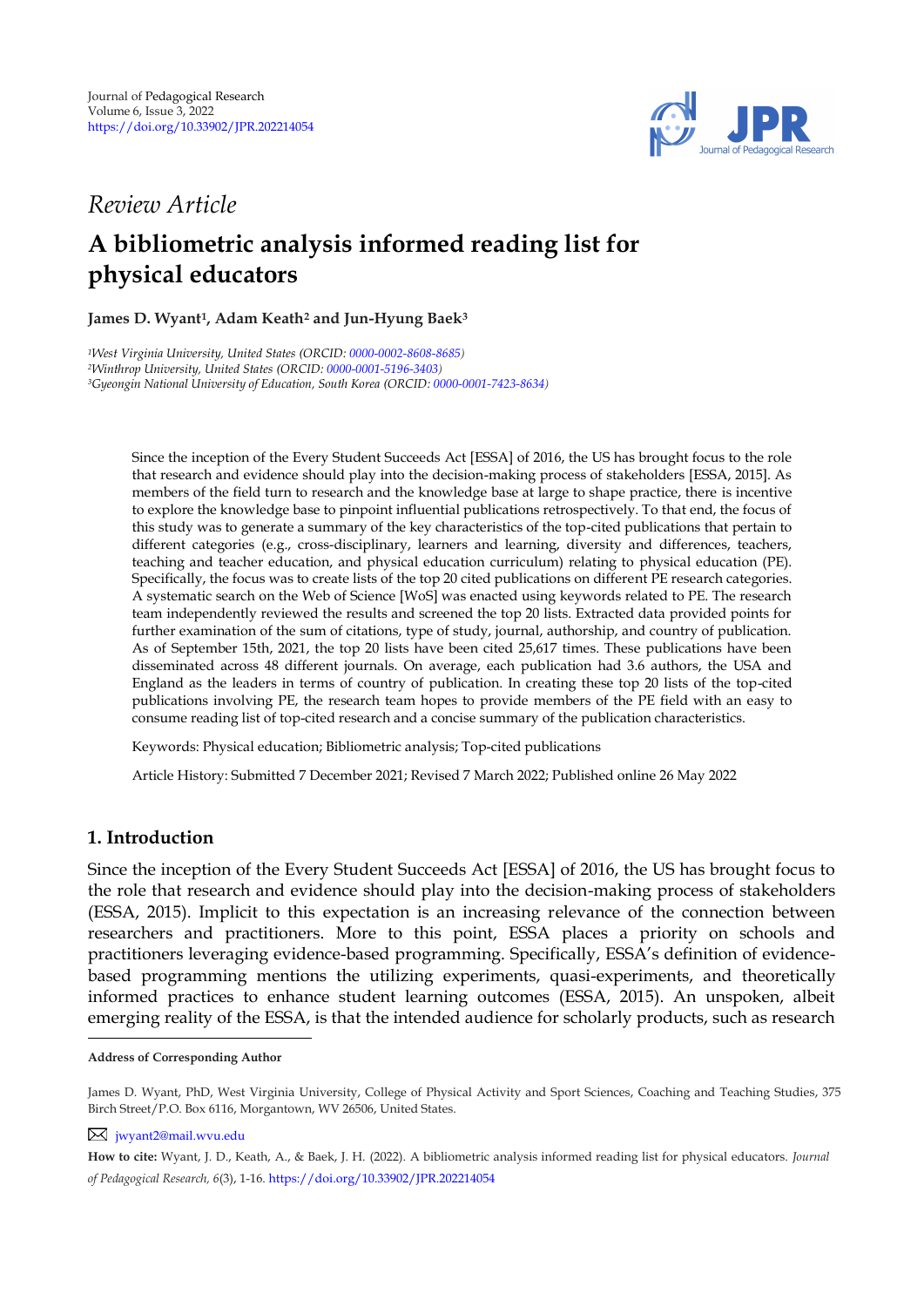articles, is evolving under current policy landscape. For academics who explore topics involving PE the intended audience now could range from professors to practitioners. Under the guidance of the ESSA, physical educators are encouraged to seek out research-based, theoretically informed programs to inform their practice. The challenge now may be for academics to consider how research products can be broadly accessible to members of the field. A goal, as other scholars have previously emphasized is for research to help those within the educational sphere (Farley-Ripple et al., 2017).

To further explicate the aim of this article imagine you are a physical educator who has been challenged to adopt research-informed practices more intentionally. The following questions may invariably need to be answered. Who are influential researchers in Physical Education [PE]? What research publications involving PE should members of the field seek out to inform their curriculum, pedagogical practices, and other essential matters related to teaching? What journal outlets are publishing research that involves PE? It can be argued that easy to decipher lists that provide insights into these questions could prove immensely helpful for members of the field. Moreover, what is at focus with this article is making research products easily accessible to the intended audience.

From a consumption perspective, the business world has long understood the value of lists. There are top lists for travel destinations, restaurants, vehicles, and universities, to name a few. Such lists allow people to find the information they are looking for quickly. There is evidentiary support for why people have an affinity toward lists. People tend to find ranked lists informative (Isaac et al., 2014), and the positional ranking on lists can influence the purchasing behavior of consumers (Sorensen, 2007). Thus, lists can be considered valuable tools to digest content and influence the behavior of individuals because people find them informative.

The incentive for creating lists can be further rationalized when considering recent estimates indicate that there are 2.5 million articles published each year (Warren, 2017). The notion of growth is further evident in PE where scholar have previously noted how researchers specializing in PE have grown over time (Marttinen et al., 2017; Silverman & Ennis, 2003). These researchers examine a range of specific categories such as curriculum, student learning, and teacher education, which are outlined in the Handbook of Physical Education [HPE] (Kirk et al., 2006), have been explored over the last few decades. Paralleling the broadening interest of topics is a more apparent crossdisciplinary scholarship in PE. For perspective, consider the increased presence of public health research and researchers in PE. As the scope of research topics involving PE has broadened, so have efforts to analyze the knowledge base retrospectively. From this perspective, questions arise around how scholars sort through large amounts of information. Therein lies the premise of this article, to create rank-ordered top 20 lists of top-cited PE research articles that focus on key topics that underpin the field as well as a product that caters to the consumption preferences of people.

The creation of lists of PE research is commonly in the form of review papers. From a general perspective, conducting a review is worthwhile as it offers a snapshot of the knowledge base (Hulland & Houston, 2020). More specific to PE, Kullina et al. (2009) lauded reviews of the knowledge base because they can provide members of the field with differential perspectives on what we know and do not know about a topic. Recent examples of scholars who have reviewed the PE knowledge base include a review of teacher socialization research (Richards et al., 2019), online and blended instruction (Killian et al., 2019) and cooperative learning (Casey et al., 2015). Review papers provide scholars with a list of relevant research.

A bibliometric analysis [BA], at its core, provides a snapshot of published research, trends, and the overall status of a research domain. Moreover, the bibliometric approach enables researchers to sort through large datasets to pinpoint influential articles (Priem, 2013). Specifically, the BA approach to reviewing the literature can identify top-cited publications, influential publications, active authors, geographical location, interest in topics, and methodological approaches (Fahimnia et al., 2015). The bibliometric approach has been previously adopted to analyze literature in medicine (De Felice et al., 2020), physical activity (Müller et al., 2018), and education (Huang et al.,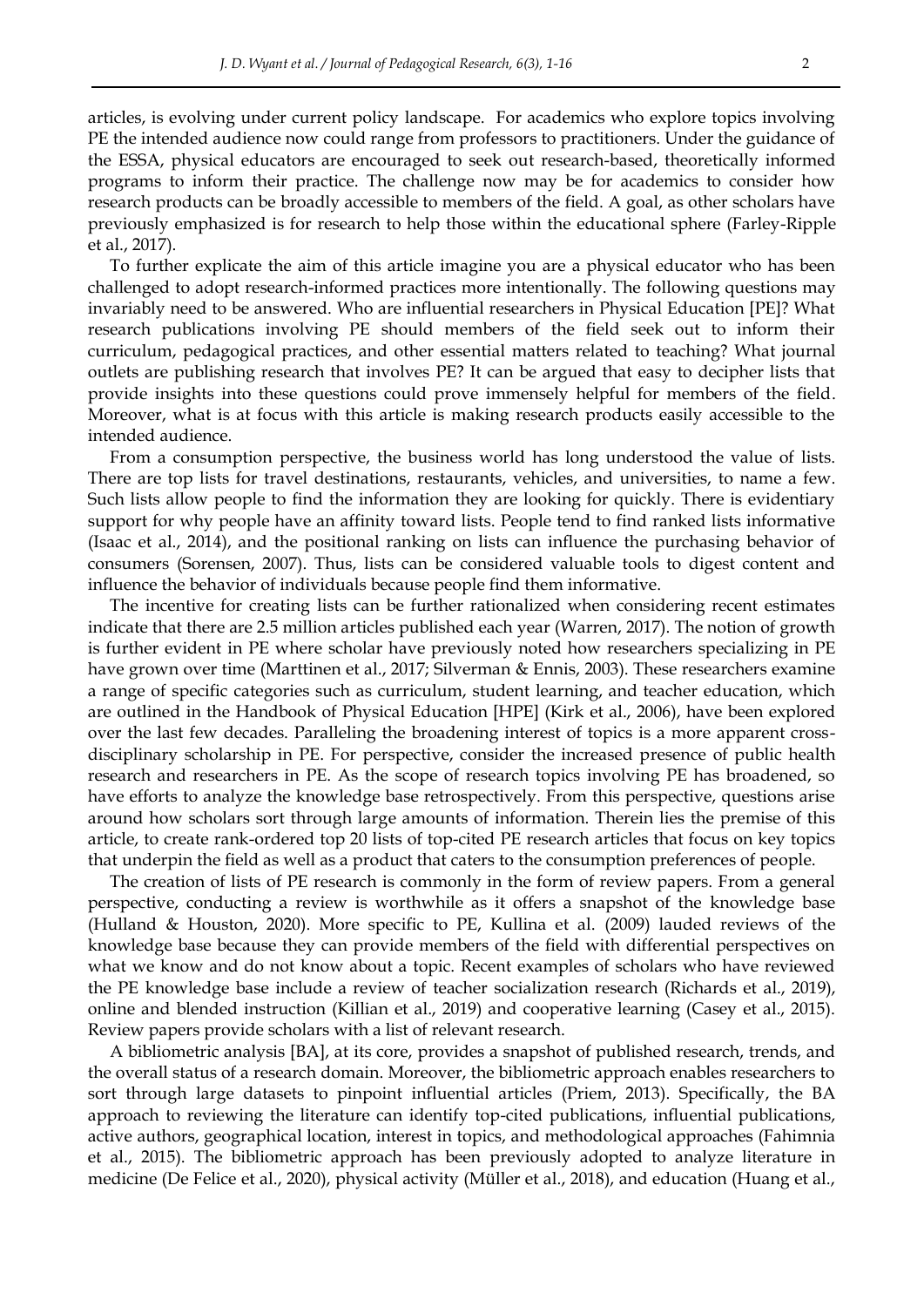2020). In PE, Calabuig and colleagues (2020) used a BA to explore technology integration. Although several researchers implemented the BA to review literature in various fields, there is little research applying BA that identifies overarching topics, influential publications, active authors, and methodological approaches in PE. Therefore, this study aimed to determine the topcited 20 research articles in categories of the knowledge base that have been described by Kirk et al. (2006). Assuming the BA approach will help provide a broad understanding of top-cited publications, most active authors, topics of interest, and likely trends in the literature. More importantly, the creation of top 20 lists will help organize top-cited PE research publications in a consolidated manner.

# **2. Method**

A BA shaped formulation of the top 20 lists of influential research involving PE and use of the BA enables the research team to extract key characteristics of the publications. Specifically, the bibliometric approach can help to pinpoint information relating to the number of citations, publication outlet, topic, type of paper (i.e., review paper, quasi-experimental paper), and country of origin. The BA is also applicable when exploring a broad topic of interest (Donthu et al., 2021). The researchers assumed a citation analysis approach to inform the bibliometric approach further (Zupic & Cater, 2015). A citation analysis focuses on the number of citations, citations over time, average citations per year a publication has generated.

#### **2.1. Research Data Platform**

The research team selected the Web of Science (WoS; a product of Clarivate Analytics) Core Collection to conduct the BA. The selection of WoS as the data platform was largely shaped by it being a commonly adopted platform for BA studies (Leng et al., 2013). In addition, the WoS platform provides access to over 30,000 journals published worldwide (Clarivate, 2021). Another critical feature of WoS is creating Boolean operators, which can help specify the search strategy. For the purposes of this study, the research team was able to narrow the focus to publications that involved PE by using simple words, such as AND, OR, NOT, or AND NOT. Using the Boolean operator helps thwart erroneous publication inclusion when you search (Clarivate, 2021).

# **2.2. Bibliometric Data Collection**

For this study, the research team focused on articles that included PE in the abstract, title, and/or the keywords using the field tag (TS – Topic and TI – Title) to pinpoint relevant research articles. While the Boolean operators mainly help to include relevant articles, there is potential for nonrelevant articles in the dataset (Zupic & Cater, 2015). Therefore, settling on specific inclusion criteria is critical to counter this point. The inclusion criteria for this study were studies that involved PE, articles written in English, and peer-reviewed articles. Exclusion criteria were articles that did not clearly involve PE, articles written in non-English, and articles that were not peerreviewed.

With the inclusion criteria guiding the search process, the research team collected articles involving PE within the WoS database. The initial search totaled 19,641 articles. Once collected, the dataset was sorted by total citations with the articles accumulating the most citations being at the top of the list. From here, the top 1000 articles were exported into a Microsoft Excel spreadsheet for further analysis and independent review by each member of the research team. The exported WoS data included the following information: author(s), title, journal, title, date of publication, geographical location, and the abstract.

# **2.3. Data Analysis**

To promote the practical and material relevance of the data analysis approach, the research team used the HPE (Kirk et al., 2006) to formulate lists of influential articles that span topics of interest. Specifically, the research team deductively coded the top-cited articles based on Kirk et al.'s (2006) categories: (a) cross-disciplinary, (b) learners and learning, (c) teachers, teaching, and teacher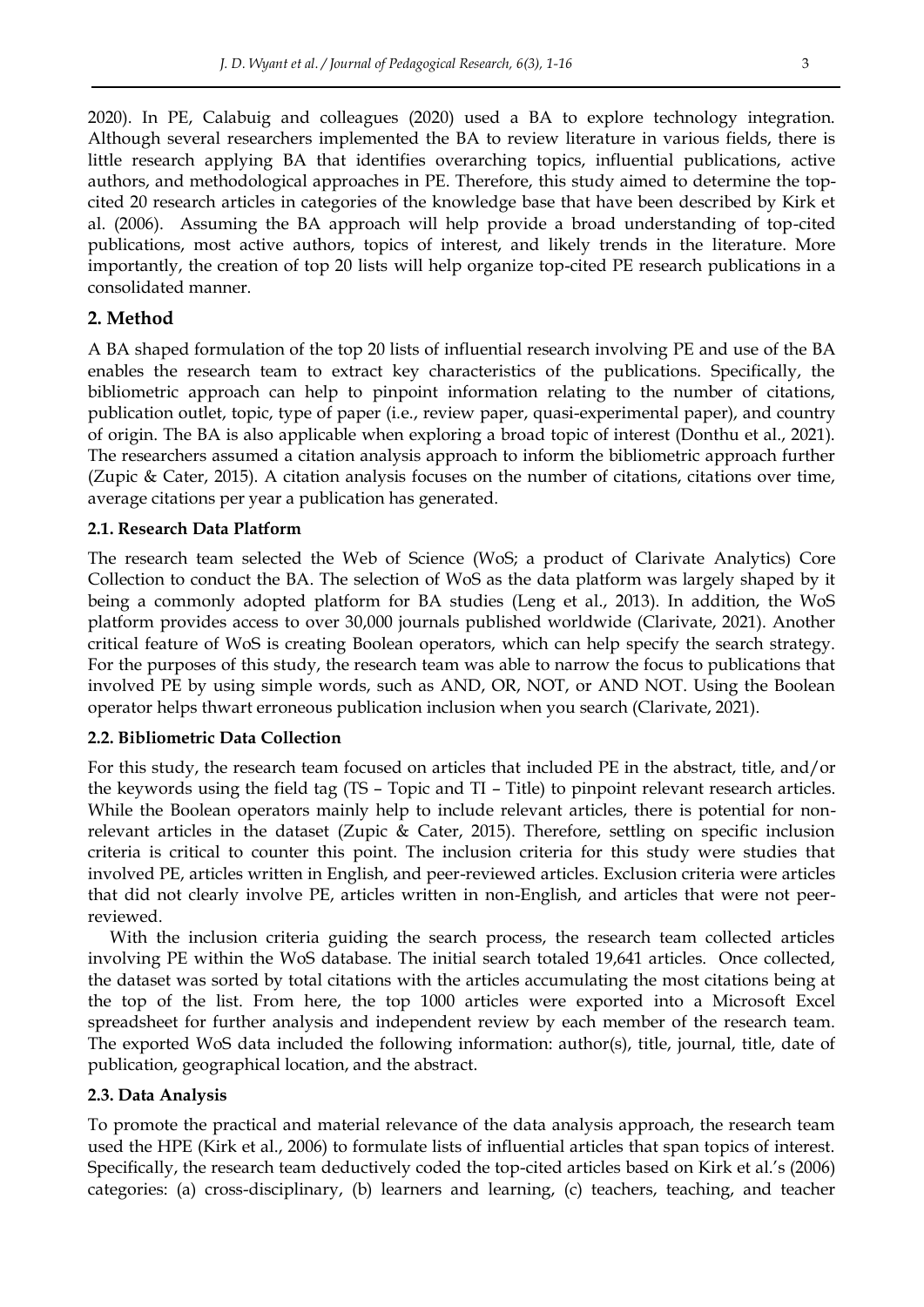education, (d) PE curriculum, and (e) differences and diversity (see Table 1 for definitions and codes). It is important to note that theoretical perspectives, a category in the HPE, were not included in the data coding because there was a relative dearth of research articles exclusively focused on this topic.

Table 1

*Definition of the HPE Categories (Kirk et al., 2006)*

| Category                | Definition                                                                   |
|-------------------------|------------------------------------------------------------------------------|
| Cross-disciplinary      | Studies which have emphasis on different disciplines (e.g., public health,   |
|                         | sociology) that research issues in the PE setting.                           |
| Learners and learning   | Studies looked at student learning with specific regard toward the           |
|                         | relationship between PE and its various components.                          |
| Teachers, teaching, and | Teachers, teaching, and teacher education explicitly examines issues related |
| teacher education       | to teachers, teacher educators, and teacher education.                       |
| PE curriculum           | Studies that examined and featured matters related to PE curriculum.         |
| <b>Differences</b>      | Studies looked at differences and diversity include research those that      |
| and diversity           | prioritize issues related to diversity, equity, and inclusion.               |

The data coding process to deductively place each research article into a category started with an independent review by each research team member. Then, the researchers began reviewing the top 1,000 articles, which were sorted by the most cited articles being at the top of the list. Finally, each article was assigned a code based on the categories from the HPE, or it was deemed not to meet the inclusion criteria. The coding process aimed to identify the top 20 most cited articles for each HPE category.

A four-step process was followed to ensure inter-rater reliability of the coded articles.

- (a) Initially, each member of the research settled on mutual agreement for the definitions of each category from the HPE.
- (b) Three researchers analyzed twenty articles together to categorize and code them. When disagreement occurred, the three researchers reviewed the HPE category definitions and discussed until 100% consensus was reached.
- (c) Third, the three researchers independently coded ten articles and compared the results. When disagreement occurred, the researchers discussed until 100% consensus was reached.
- (d) Lastly, the three research team members then independently coded the rest of the articles and compared the results.

Again, the goal of the coding process was to arrive at the top 20 most cited articles for each category of the HPE. To this end, the research team collectively coded 368 research articles. Among these articles, 90 publications were deemed not to meet the inclusion criteria. A common thread to these excluded articles is that they did not clearly involve PE. The final product for the coding process was a top 20 list of the most cited articles for each HPE category. The three researchers successfully established 100% agreement for each top 20 list as well as the articles that did not meet the inclusion criteria.

Once the top 20 lists were in place for each category, each article's bibliometric data points of interest were compiled. The following data points were extracted for further analysis: total citations per article, number of citations per year, the average number of citations per year, title, journal, type of publication, date of publication, geographical location, and the abstract. Descriptive statistics were applied to conduct the citation analysis of the top 20 lists. In addition, frequency counts were compiled to describe information relative to journals, country of origin, and authors. The abstracts for each of the articles were also examined to describe the methodological approach that was used.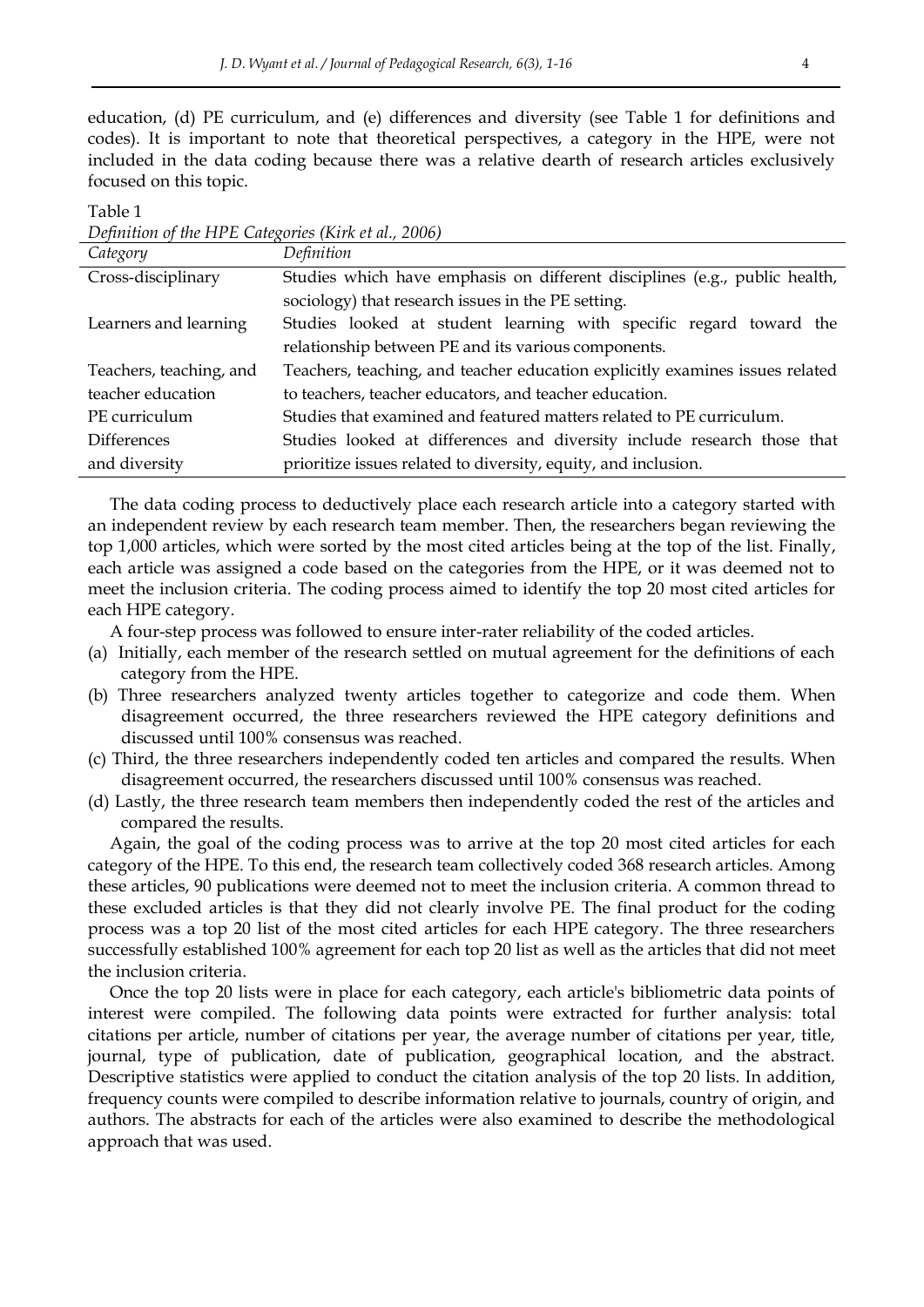# **3. Results**

Results of the BA were organized into the following sections: (a) cross-disciplinary, (b) learners and learning, (c) teachers, teaching, and teacher education, (d) PE curriculum, and (e) differences and diversity. Within each section, attention was directed to the citation analysis as well as other bibliometric points of emphasis to help summarize the characteristics of the top 20 lists.

#### **3.1. Cross-Disciplinary Research**

As of September 15th 2021, the top 20 cited cross-disciplinary articles were cited a total of 10,672 times, with an average of 534 citations per article  $(SD = 275.89)$ . See Table 2 for a complete overview of the top 20 list for cross-disciplinary research. The top 20 list in the cross-disciplinary category list has averaged 34.04 citations per year ( $SD = 21.99$ ). The peak year for the number of citations the list accumulated was 2015, with 772 citations. Kahn et al.'s (2002) article that explored the effectiveness of interventions to improve physical activity has accumulated 1,338 citations. In total, 9 articles (45%) have more than 500 citations. Donnelly et al.'s (2016) article examining physical activity and its relationship with cognitive function have an average of 100.33 citations per year since publication, making it the highest for this metric.

Cross-disciplinary research articles were published in 10 journals. Two journals accounted for eight (40%) of the publications: The American Journal of Preventive Medicine [AJPM] and Medicine and Science in Sports and Exercise [MSSE]. Of note, AJPM tabulated 3,268 citations (31% of the total citations for this list). For 2020, the journal has an impact factor of 5.043. Contributing authors for the list ranged from two to 12 authors. There were 5.7 authors per paper (SD= 2.85). Regarding the type of paper, there were a total of 10 review papers (50%). Randomized, controlled field trials accounted for the next most common type, with four (20%).

Authors of the cross-disciplinary articles hailed from ten countries. The USA contributed to the highest proportion ( $n = 14$ ). The Netherlands and Australia contributed three and two respectively. More specifically, seven authors were involved with at least two publications. Stone was a lead author on one publication and a contributing author to two publications. Brownson, Elder, Heath, Lee, McKenzie, and Van Mechelen authored two publications. Regarding content, a vast majority of the publications focused to some degree on physical activity ( $n = 18,90\%$ ). Other areas of related emphasis within the top 20 list were obesity and academic achievement. The PE foci of the top 20 list primarily stemmed from its contextual relevance for promoting physical activity.

#### **3.2. Learners and Learning Research**

Per the data collection date of September 15th, 2021, the top 20 articles in the learners and learning category were collectively cited 5,384 times (See Table 3). The average number of citations per article was 269.2 ( $SD = 136.1$ ). The 20 articles for this category accumulated the most citations in 2020 ( $n = 616$ ) and 2019 ( $n = 497$ ). These two specific years account for 20.67% of the total citations for this category. Another bibliometric datapoint of intrigue pertains to means citations per year. For the top 20 list, there have been on average 14.27 ( $SD = 9.77$ ) citations per year. Among the top 20 list, six articles have accumulated more than 300 citations. In total, these six articles have tallied 2,727 citations, which accounts for 50.65% of the total number of citations for this category. Ntoumanis's 2001 article that discussed self-determination theory and its applicability to PE has accumulated the most citations with 538. Concerning mean citations per year, Haerens et al.'s (2015) article that examined PE students' motivational experiences has averaged 41.14 citations per year since publication.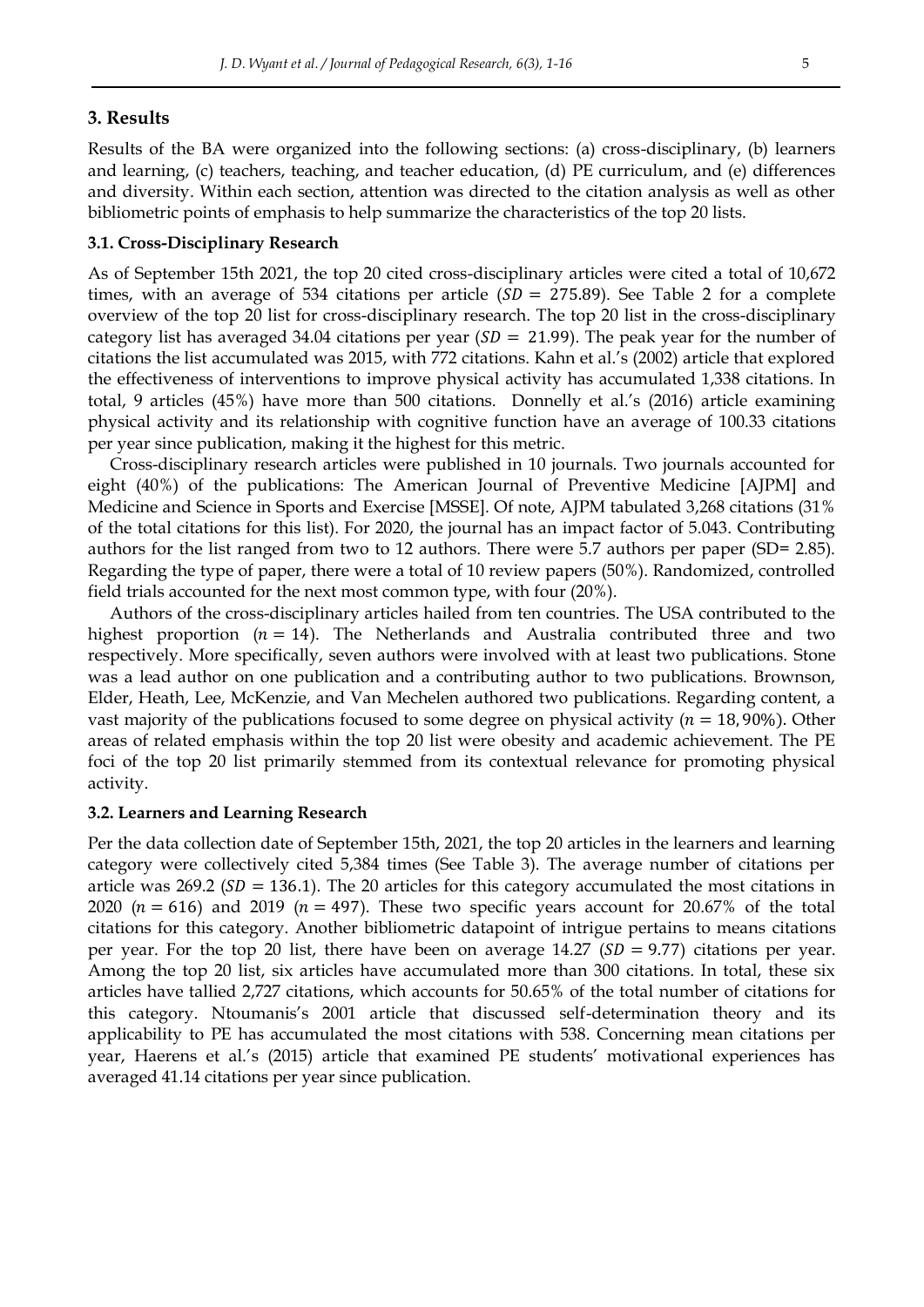| Table 2            | Top 20 list of cross-disciplinary research                                                                                                                                                                                                                                                                                  |            |                 |
|--------------------|-----------------------------------------------------------------------------------------------------------------------------------------------------------------------------------------------------------------------------------------------------------------------------------------------------------------------------|------------|-----------------|
| Rank               | Article                                                                                                                                                                                                                                                                                                                     | Times      | Mean Citations  |
|                    |                                                                                                                                                                                                                                                                                                                             | Cited      | per Year        |
| $\overline{a}$     | Kahn, E. B., Ramsey, L. T., Brownson, R. C., Heath, G. W., Howze, E. H., Powell, K. E.,  & Corso, P. (2002). The effectiveness of interventions to<br>of Preventive Medicine, 22(4), 73-107<br>increase physical activity: a systematic review. American Journal                                                            | 1,338      | 66.9            |
| Ν                  | Gortmaker, S. L., Peterson, K., Wiecha, J., Sobol, A. M., Dixit, S., Fox, M. K., & Laird, N. (1999). Reducing obesity via a school-based interdisciplinary<br>intervention among youth: Planet Health. Archives of Pediatrics & Adolescent Medicine, 153(4), 409-418.                                                       | 921        | 40.04           |
| က                  | Van Der Horst, K., Paw, M. J. C. A., Twisk, J. W., & Van Mechelen, W. (2007). A brief review on correlates of physical activity and sedentariness in                                                                                                                                                                        | 856        | 57.07           |
| ⇥                  | Luepker, R. V., Perry, C. L., McKinlay, S. M., Nader, P. R., Parcel, G. S., Stone, E. J.,  & Verter, J. (1996). Outcomes of a field trial to improve children's<br>youth. Medicine & Science in Sports & Exercise, 39(8), 1241-1250.                                                                                        | 755        | 29.04           |
|                    | dietary patterns and physical activity: the Child and Adolescent Trial for Cardiovascular Health (CATCH), JAMA, 275(10), 768-776.                                                                                                                                                                                           |            |                 |
| ம்                 | Van Sluijs, E. M., McMinn, A. M., & Griffin, S. J. (2007). Effectiveness of interventions to promote physical activity in children and adolescents:<br>systematic review of controlled trials. BMJ, 335(7622), 703.                                                                                                         | 649        | 43.27           |
| نې<br>پ            | Baranowski, T., Anderson, C., & Carmack, C. (1998). Mediating variable framework in physical activity interventions: How are we doing? How might                                                                                                                                                                            | 647        | 26.96           |
|                    | we do better? American Journal of Preventive Medicine, 15(4), 266-297.                                                                                                                                                                                                                                                      |            |                 |
| $\sim$<br>$\infty$ | Gordon-Larsen, P., McMurray, R. G., & Popkin, B. M. (2000). Determinants of adolescent physical activity and inactivity patterns. Pediatrics, 105(6), e83.<br>Tomporowski, P.,  & Szabo-Reed, A. N. (2016). Physical activity, fitness, cognitive<br>Donnelly, J. E., Hillman, C. H., Castelli, D., Etnier, J. L., Lee, S., | 617<br>602 | 100.33<br>28.05 |
|                    | function, and academic achievement in children: a systematic review. Medicine and Science in Sports and Exercise, 48(6), 1197-1222                                                                                                                                                                                          |            |                 |
| Ō                  | Heath, G. W., Parra, D. C., Sarmiento, O. L., Andersen, L. B., Owen, N., Goenka, S.,  & Lancet Physical Activity Series Working Group. (2012)                                                                                                                                                                               | 600        | 60              |
|                    | Evidence-based intervention in physical activity: lessons from around the world. The Lancet, 380(9838), 272-281.                                                                                                                                                                                                            |            |                 |
| $\overline{10}$    | Doak, C. M., Visscher, T. L. S., Renders, C. M., & Seidell, J. C. (2006). The prevention of overweight and obesity in children and adolescents: a review of<br>interventions and programmes. Obesity Reviews, 7(1), 111-136.                                                                                                | 456        | 28.5            |
| $\Xi$              | Trudeau, F., & Shephard, R. J. (2008). Physical education, school physical activity, school sports and academic performance. International Journal of                                                                                                                                                                       | 368        | 26.29           |
|                    | Behavioral Nutrition and Physical Activity, 5(1), 1-12.                                                                                                                                                                                                                                                                     |            |                 |
| $\overline{2}$ .   | Sallis, J. F., McKenzie, T. L., Conway, T. L., Elder, J. P., Prochaska, J. J., Brown, M.,  & Alcaraz, J. E. (2003). Environmental interventions for eating and                                                                                                                                                              | 349        | 18.37           |
| $\Xi$              | Motl, R. W., Dishman, R. K., Saunders, R., Dowda, M., Felton, G., & Pate, R. R. (2001). Measuring enjoyment of physical activity in adolescent<br>physical activity: a randomized controlled trial in middle schools. American Journal of Preventive Medicine, 24(3), 209-217.                                              | 333        | 15.86           |
|                    | girls. American Journal of Preventive Medicine, 21(2), 110-117.                                                                                                                                                                                                                                                             |            |                 |
| $\overline{14}$ .  | Coe, D. P., Pivarnik, J. M., Womack, C. J., Reeves, M. J., & Malina, R. M. (2006). Effect of physical education and activity levels on academic achievement                                                                                                                                                                 | 331        | 20.69           |
| 15.                | Rasberry, C. N., Lee, S. M., Robin, L., Laris, B. A., Russell, L. A., Coyle, K. K., & Nihiser, A. J. (2011). The association between school-based physical<br>ΓÓ,<br>in children. Medicine and Science in Sports and Exercise, 38(8), 151                                                                                   | 325        | 29.55           |
|                    | activity, including physical education, and academic performance: a systematic review of the literature. Preventive Medicine, 52, 10-20.                                                                                                                                                                                    |            |                 |
| 16.                | Story, M., Kaphingst, K. M., & French, S. (2006). The role of schools in obesity prevention. The Future of Children, 109-142.                                                                                                                                                                                               | 320        | 20              |
| $17.$              | Hebestreit, H.,  & Puder, J. J. (2010). Effect of school based physical activity<br>Kriemler, S., Zahner, L., Schindler, C., Meyer, U., Hartmann, T.,                                                                                                                                                                       | 305        | 25.42           |
| 18.                | Stone, E. J., McKenzie, T. L., Welk, G. J., & Booth, M. L. (1998). Effects of physical activity interventions in youth: review and synthesis. American Journal<br>programme (KISS) on fitness and adiposity in primary schoolchildren: cluster randomised controlled trial. BMJ, 340, c785.                                 | 301        | 12.54           |
|                    | of Preventive Medicine, 15(4), 298-315.                                                                                                                                                                                                                                                                                     |            |                 |
| $\overline{5}$     | Telama, R., Yang, X., Laakso, L., & Viikari, J. (1997). Physical activity in childhood and adolescence as predictor of physical activity in young                                                                                                                                                                           | 300        | 12              |
| 20.                | Lee, S. M., Burgeson, C. R., Fulton, J. E., & Spain, C. G. (2007). Physical education and physical activity: results from the School Health Policies and<br>adulthood. American Journal of Preventive Medicine, 13(4), 317-323.                                                                                             | 299        | 19.93           |
|                    | Programs Study 2006. Journal of School Health, 77(8), 435-463.                                                                                                                                                                                                                                                              |            |                 |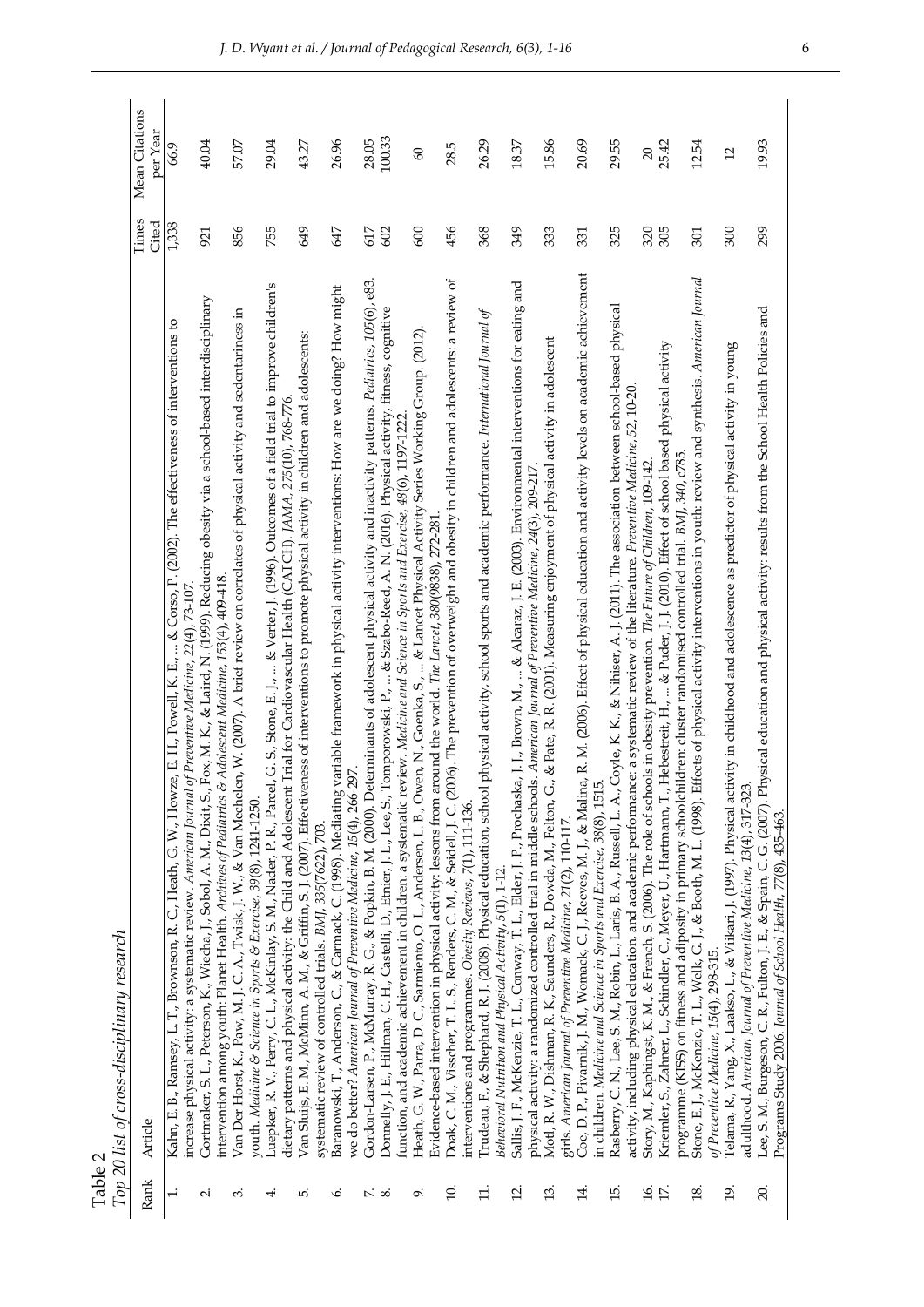| Table 3           | Top 20 list of learners and learning research                                                                                                                                                                                                                                                                                                  |                |                            |
|-------------------|------------------------------------------------------------------------------------------------------------------------------------------------------------------------------------------------------------------------------------------------------------------------------------------------------------------------------------------------|----------------|----------------------------|
| Rank              | Article                                                                                                                                                                                                                                                                                                                                        | Times<br>Cited | Mean Citations<br>per Year |
| $\ddot{ }$        | erstanding of motivation in physical education. British Journal of Educational<br>Ntoumanis, N. (2001). A self-determination approach to the und<br>Psychology, 71(2), 225-242.                                                                                                                                                                | 538            | 25.62                      |
| $\mathbf{u}$      | Standage, M., Duda, J. L., & Ntoumanis, N. (2005). A test of self-determination theory in school physical education. British Journal of Educational                                                                                                                                                                                            | 535            | 31.47                      |
| 3                 | Standage, M., Duda, J. L., & Ntoumanis, N. (2003). A model of contextual motivation in physical education: Using constructs from self-determination<br>Psychology, 75(3), 411-433.                                                                                                                                                             | 506            | 26.63                      |
| 4                 | Ntoumanis, N. (2005). A prospective study of participation in optional school physical education using a self-determination theory framework. Journal<br>and achievement goal theories to predict physical activity intentions. Journal of Educational Psychology, 95(1), 97                                                                   | 434            | 5.63                       |
| ro.               | Goudas, M., Biddle, S., & Fox, K. (1994). Perceived locus of causality, goal orientations, and perceived competence in school physical education<br>of Educational Psychology, 97(3), 444.                                                                                                                                                     | 379            | 13.54                      |
| Ö                 | Hagger, M. S., Chatzisarantis, N. L., Culverhouse, T., & Biddle, S. J. (2003). The processes by which perceived autonomy support in physical education<br>classes. British Journal of Educational Psychology, 64(3), 453-463.                                                                                                                  | 335            | 7.63                       |
| $\ddot{ }$        | Haerens, L., Aelterman, N., Vansteenkiste, M., Soenens, B., & Van Petegem, S. (2015). Do perceived autonomy-supportive and controlling teaching<br>promotes leisure-time physical activity intentions and behavior: A trans-contextual model. Journal of Educational Psychology, 96(4), 784                                                    | 288            | 41.14                      |
|                   | relate to physical education students' motivational experiences through unique pathways? Distinguishing between the bright and dark side of<br>motivation. Psychology of Sport and Exercise, 16, 26-36.                                                                                                                                        |                |                            |
| ∞ं                | Standage, M., Duda, J. L., & Ntoumanis, N. (2006). Students' motivational processes and their relationship to teacher ratings in school physical<br>education: A self-determination theory approach. Research Quarterly for Exercise and Sport, 77(1), 100-110.                                                                                | 257            | 6.06                       |
| ö                 | Ferrer-Caja, E., & Weiss, M. R. (2000). Predictors of intrinsic motivation among adolescent students in physical education. Research Quarterly for Exercise<br>and Sport, 71(3), 267-279.                                                                                                                                                      | 210            | 9.55                       |
| $\Xi$             | Standage, M., Gillison, F. B., Ntoumanis, N., & Treasure, D. C. (2012). Predicting students' physical activity and health-related well-being: A<br>prospective cross-domain investigation of motivation across school physical education and exercise settings. Journal of Sport and Exercise                                                  | 199            | 19.9                       |
| $\Xi$             | Carlson, T. B. (1995). We hate gym: Student alienation from physical education. Journal of Teaching in Physical Education.<br>Psychology, 34(1), 37-60.                                                                                                                                                                                        | 198            | 7.33                       |
| $\overline{5}$    | McKenzie, T. L., Marshall, S. J., Sallis, J. F., & Conway, T. L. (2000). Student activity levels, lesson context, and teacher behavior during middle school<br>physical education. Research Quarterly for Exercise and Sport, 71(3), 249-259                                                                                                   | 189            | 8.59                       |
| $\ddot{13}$       | Taylor, I. M., Nuoumanis, N., Standage, M., & Spray, C. M. (2010). Motivational predictors of physical education students' effort, exercise intentions,<br>and leisure-time physical activity: A multilevel linear growth analysis. Journal of Sport and Exercise Psychology, 32(1), 99-120.                                                   | 185            | 15.42                      |
| 4.                | Hagger, M. S., Chatzisarantis, N. L., Barkoukis, V., Wang, C. K. J., & Baranowski, J. (2005). Perceived autonomy support in physical education and                                                                                                                                                                                             | 173            | 10.18                      |
| $\overline{15}$ . | Papaioannou, A. (1994). Development of a questionnaire to measure achievement orientations in physical education. Research Quarterly for Exercise and<br>eisure-time physical activity: a cross-cultural evaluation of the trans-contextual model. Journal of Educational Psychology, 976.                                                     | 172            | 6.14                       |
| 16.               | Cox, A., & Williams, L. (2008). The roles of perceived teacher support, motivational climate, and psychological need satisfaction in students' physical<br>Sport, 65(1), 11-20.                                                                                                                                                                | 167            | 11.93                      |
| 17.               | McKenzie, T. L., Feldman, H., Woods, S. E., Romero, K. A., Dahlstrom, V., Stone, E. J., Strikmiller, P. K., Williston, J.M., Harsha, D. W. (1995). Children's<br>education motivation. Journal of Sport and Exercise Psychology, 30(2), 222-239.                                                                                               | 163            | 6.04                       |
| 18.               | Cox, A. E., Smith, A. L., & Williams, L. (2008). Change in physical education motivation and physical activity behavior during middle school. Journal of<br>physical activity levels and lesson context during third-grade physical education. Research Quarterly for Exercise and Sport, 66(3), 184-193.                                      | 153            | 10.93                      |
| 19.               | M., & Parra Rojas, N. (2008). Adaptation of the basic psychological needs in exercise<br>Moreno Murcia, J. A., Gonzalez-Cutre Coll, D., Chillon Garzon,<br>Adolescent Health, 43(5), 506-513.                                                                                                                                                  | 152            | 10.86                      |
| 20.               | Boiché, J., Sarrazin, P. G., Grouzet, F. M., Pelletier, L. G., & Chanal, J. P. (2008). Students' motivational profiles and achievement outcomes in physical<br>education: A self-determination perspective. Journal of Educational Psychology, 100(3), 688.<br>295-303.<br>scale to physical education. Revista Mexicana de Psicología, 25(2), | 151            | 10.79                      |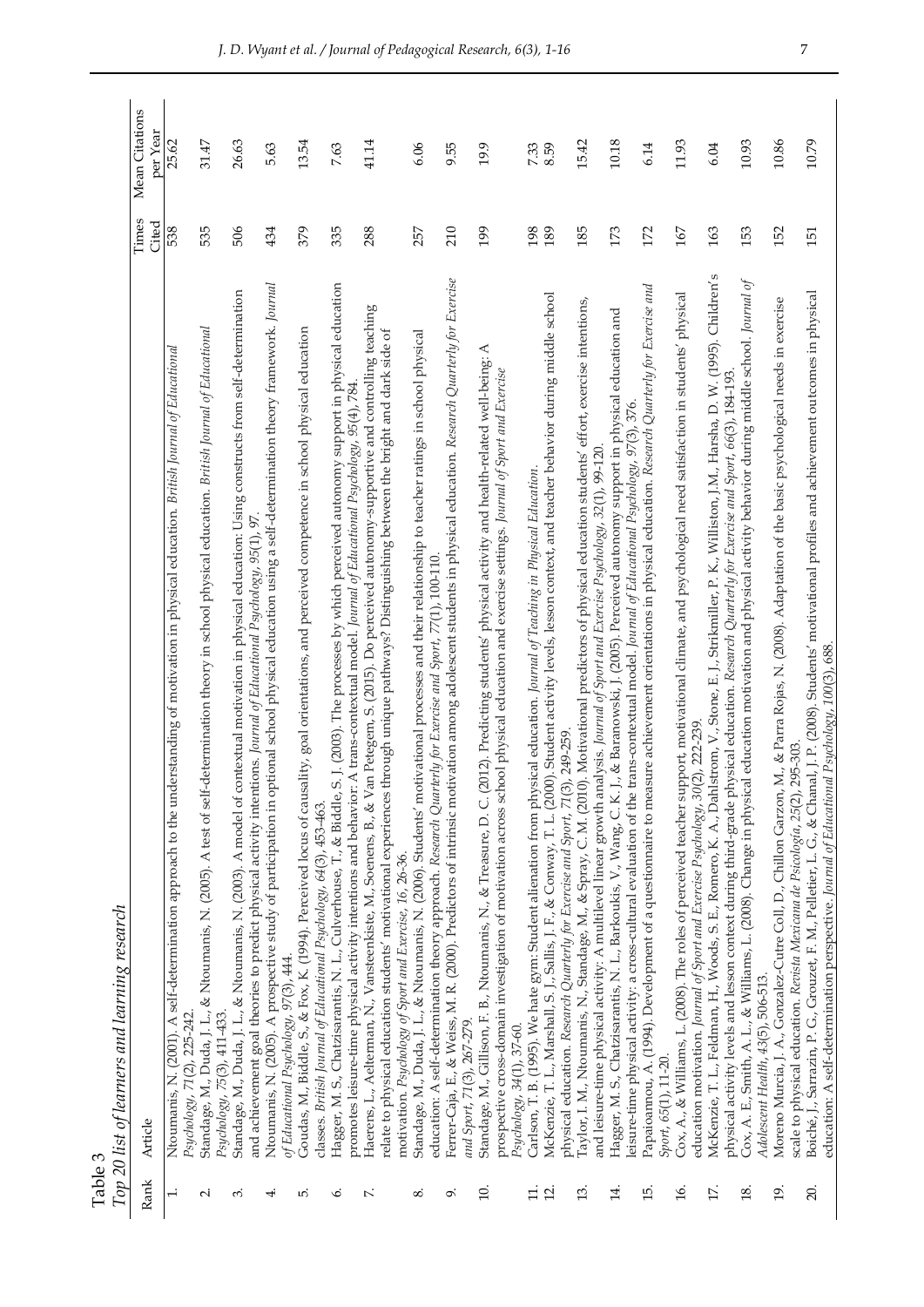The top 20 list of the learners and learning category were published in eight journals. Half of the publications were published in two journals: The Journal of Educational Psychology  $(n = 5)$  and Research Quarterly for Exercise and Sport [RQES] (n = 5). In terms of impact factor, the Journal of Educational Psychology's 2020 rating was 5.805, while RQES was 2.239. These two journals account for 53.03% of the total number of citations for this category. The number of authors on each article ranged from 1 to 9, with a mean of 3.35 (SD= 1.89). All but three articles used a questionnaire as the primary tool to gather data. The next most common method was a descriptive study.

Authors for the top 20 list were from ten countries. England led the way with 11 authors. The USA was the next leading contributor with five. Authors from Greece contributed two publications, and the remaining countries contributed one publication. More interestingly, two authors, Ntoumanis and Standage, were active authors on seven and five articles, respectively. These scholars were lead authors on the four top-cited articles. In fact, these four publications totaled 2,013 citations, which equates to 37.49% of the total citations for this category. Student motivation in PE was the primary topic for the learners and learning category.

#### **3.3. Teaching, Teachers, and Teacher Education Research**

On September 15th 2021, the top 20 cited articles related to teaching, teachers, and teacher education accumulated 2,847 citations, with an average of 142. 35 ( $SD = 31.28$ ) citations per publication. See Table 4 for a complete overview of the top 20 list for learner and learning research. The citation frequency for publications of this category was the highest in 2019 ( $n = 324$ ) and 2020  $(n = 319)$ . These two years represent 22.59% of the total number of citations for this category. Six publications have more than 150 citations. These six publications account for 38.92% of the total citations. Tessier et al. (2010) published the highest cited article and have averaged 17.42 citations per year. A central focus of their work was to help PE teachers' interpersonal skills with the hope of improving student motivation. For the entire top 20 list, the mean citations per year were 10.08  $(SD = 5.43)$ . Concerning mean citations per year, Van den Berghe et al.'s (2014) publication has averaged 20.88, making it the highest in this category for this bibliometric point of interest. The researchers in this study broadly explored the relevance of self-determination to PE.

The top 20 most cited articles for teaching, teachers, and teacher education were published in 12 journals. The Journal of Sport and Exercise Psychology, Quest, and Sport, Education and Society each accounted for three publications. In 2020, the Journal of Sport and Exercise Psychology recorded an impact factor of 4.119. Quest's impact factor in 2020 was 2.844. These three journals have accumulated 1,226 citations, equating to 43.06% of the total. In terms of authorship, contributing authors ranged from one to six. On average, each publication averaged 2.4 authors. The top 20 most cited publications used a mix of approaches in terms of methodology. Conceptual papers ( $n = 6$ ), experimental designs ( $n = 5$ ), and surveys ( $n = 4$ ) were the most types of methods for crafting the articles.

The authors of this top 20 category hailed from eight different countries. USA  $(n = 7)$  and England ( $n = 5$ ) were the leading countries for authorship. Australia and Belgium were the next most common country of origin, contributing three articles. Another emergent finding concerning authorship is that of presence. Eight researchers shared authorship on at least two articles for the top 20 list. Vansteenkiste contributed to three publications, which were the most for this category. Curtner-Smith was the only scholar who was the lead author for more than one publication. Finally, motivation was a prominent topic of interest for the top 20 list. In exploring motivation, researchers of the top 20 examined this topic differently. Still, a common thread was seeking to help PE teachers facilitate a teaching-learning environment conducive to student motivation.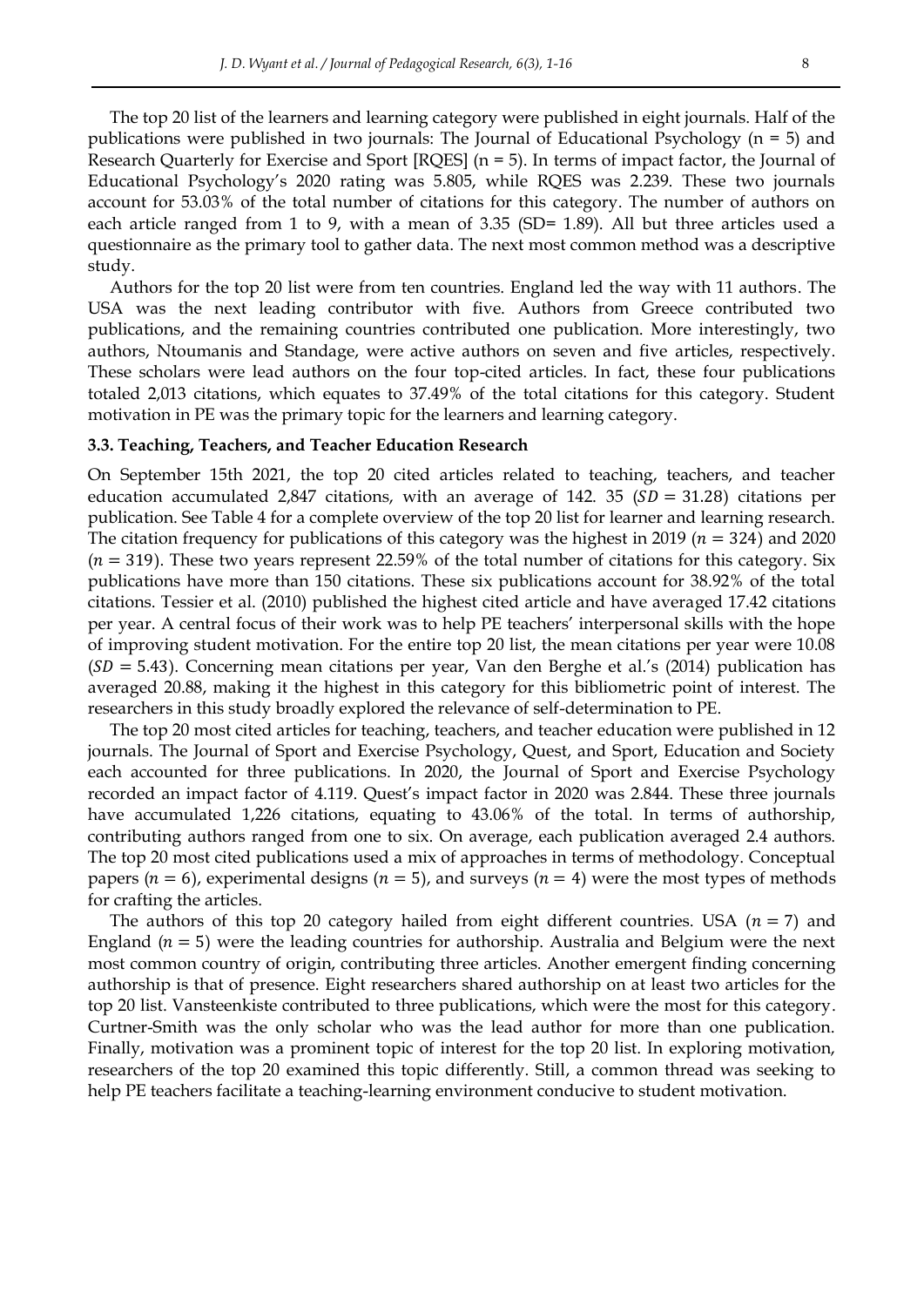| Ton 20 list of teachers, teaching, and teacher education rese |         |  |
|---------------------------------------------------------------|---------|--|
|                                                               |         |  |
|                                                               | Table 4 |  |

|                       | Top 20 list of teachers, teaching, and teacher education research                                                                                                                                                                                                                               |            |                 |
|-----------------------|-------------------------------------------------------------------------------------------------------------------------------------------------------------------------------------------------------------------------------------------------------------------------------------------------|------------|-----------------|
| Rank                  | Article                                                                                                                                                                                                                                                                                         | Times      | Mean Citations  |
|                       |                                                                                                                                                                                                                                                                                                 | Cited      | per Year        |
|                       | intervention to improve newly qualified teachers' interpersonal style, students<br>motivation and psychological need satisfaction in sport-based physical education. Contemporary Educational Psychology, 35(4), 242-253<br>Tessier, D., Sarrazin, P., & Ntoumanis, N. (2010). The effect of an | 209        | 17.42           |
| $\mathbf{u}$          | Cheon, S. H., Reeve, J., & Moon, I. S. (2012). Experimentally based, longitudinally designed, teacher-focused intervention to help physical education<br>teachers be more autonomy supportive toward their students. Journal of Sport and Exercise Psychology, 34(3), 365-396.                  | 204        | 20.4            |
| 3                     | Taylor, I. M., & Ntoumanis, N. (2007). Teacher motivational strategies and student self-determination in physical education. Journal of Educational<br>Psychology, 99(4), 747.                                                                                                                  | 197        | 13.13           |
| ⇥                     | Mouratidis, A., Vansteenkiste, M., Lens, W., & Sideridis, G. (2008). The motivating role of positive feedback in sport and physical education: Evidence                                                                                                                                         | 177        | 12.64           |
|                       | for a motivational model. Journal of Sport and Exercise Psychology, 30(2), 240-268                                                                                                                                                                                                              |            |                 |
| ம்                    | Van den Berghe, L., Vansteenkiste, M., Cardon, G., Kirk, D., & Haerens, L. (2014). Research on self-determination in physical education: Key findings<br>and proposals for future research. Physical Education and Sport Pedagogy, 19(1), 97-121                                                | 167        | 20.88           |
| Ö                     | Morgan, P. J., & Hansen, V. (2008). Classroom teachers' perceptions of the impact of barriers to teaching physical education on the quality of physical                                                                                                                                         | 154        | $\Box$          |
| $\mathbf{r}$          | Armour, K. M., & Yelling, M. (2007). Effective professional development for physical education teachers: The role of informal, collaborative<br>education programs. Research Quarterly for Exercise and Sport, 79(4), 506-516.                                                                  | 137        | 9.13            |
|                       | learning. Journal of Teaching in Physical Education, 26(2), 177-200.                                                                                                                                                                                                                            |            |                 |
| $\infty$              | bias in physical educators: Physical attributes, ideology and socialization. International<br>O'Brien, K. S., Hunter, J. A., & Banks, M. (2007). Implicit anti-fat                                                                                                                              | 135        | $\sigma$        |
|                       | Journal of Obesity, 31(2), 308-314.                                                                                                                                                                                                                                                             |            |                 |
| Ö                     | Neumark-Sztainer, D., Story, M., & Harris, T. (1999). Beliefs and attitudes about obesity among teachers and school health care providers working with                                                                                                                                          | 133        | 5.78            |
| $\Xi$                 | adolescents. Journal of Nutrition Education, 31(1), 3-9.                                                                                                                                                                                                                                        | 132        | 5.74            |
|                       | Curtner-Smith, M. D. (1999). The more things change the more they stay the same: Factors influencing teachers' interpretations and delivery of national<br>75-97.<br>curriculum physical education. Sport, Education and Society, 4(1), I                                                       |            |                 |
| H.                    | Haerens, L., Aelterman, N., Van den Berghe, L., De Meyer, J., Soenens, B., & Vansteenkiste, M. (2013). Observing physical education teachers' need-                                                                                                                                             | 126        | $\overline{14}$ |
|                       | supportive interactions in classroom settings. Journal of Sport and Exercise Psychology, 35(1), 3-17.                                                                                                                                                                                           |            |                 |
| Ч.                    | Kirk, D., & MacDonald, D. (2001). Teacher voice and ownership of curriculum change. Journal of Curriculum Studies, 33(5), 551-567                                                                                                                                                               | 126        | $\circ$         |
| 13.                   | Curtner-Smith, M. D. (2001). The occupational socialization of a first-year physical education teacher with a teaching orientation. Sport, Education and<br>Society, 6(1), 81-105.                                                                                                              | 125        | 5.95            |
| 4.                    | Journal of Teaching in Physical Education, 21(4), 368-77.<br>Siedentop, D. (2002). Content knowledge for physical education.                                                                                                                                                                    | 123        | 6.15            |
| $\overline{15}$ .     | to help teachers decrease students' amotivation. Contemporary Educational<br>Cheon, S. H., & Reeve, J. (2015). A classroom-based intervention                                                                                                                                                   | 120        | 17.14           |
| 16.                   | Digelidis, N., Papaioannou, A., Laparidis, K., & Christodoulidis, T. (2003). A one-year intervention in 7 <sup>th</sup> grade physical education classes aiming to<br>Psychology, 40, 99-111.                                                                                                   | 120        | 6.32            |
|                       | change motivational climate and attitudes towards exercise. Psychology of Sport and exercise, 4(3), 195-210                                                                                                                                                                                     |            |                 |
| 17.                   | Lawson, H. A. (2005). Empowering people, facilitating community development, and contributing to sustainable development: The social work of                                                                                                                                                    | 119        | $\sim$          |
|                       | sport, exercise, and physical education programs. Sport, Education and Society, 10(1), 135-160                                                                                                                                                                                                  | 119        |                 |
| $\overline{18}$ .     | nent goal theory to physical education: Implications for enhancing<br>Treasure, D. C., & Roberts, G. C. (1995). Applications of achievem<br>motivation. Quest, 47(4), 475-489.                                                                                                                  |            | 4.41            |
| $\overline{5}$<br>20. | Tinning, R. (2002). Toward a "modest pedagogy": Reflections on the problematics of critical pedagogy. Quest, 54(3), 224-240.<br>Landin, D. (1994). The role of verbal cues in skill learning. Quest, 46(3), 299-313.                                                                            | 112<br>112 | 5.6<br>4        |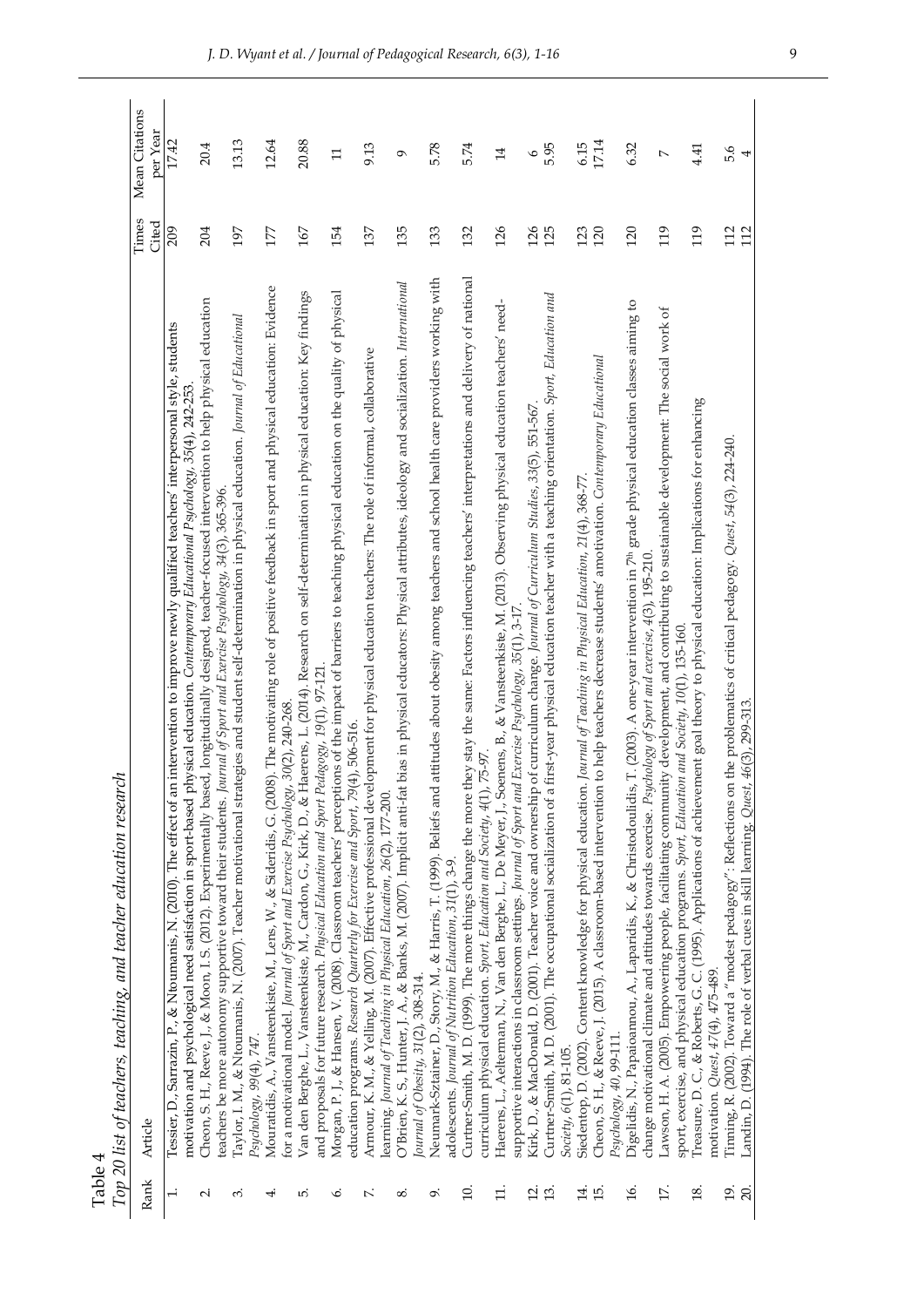#### **3.4. Physical Education Curriculum Research**

The top 20 cited publications, as of September 15th 2021, for PE curriculum research, tallied 4,383 citations (See Table 5). The average number of citations for this category was 219.15 ( $SD = 111.86$ ). These articles have, on average, yielded 13.19 citations a year. Nine articles have accumulated more than 200 citations. These articles account for 2,701 citations, which translates to 61.62% of citations. 2020 ( $n = 418$ ) and 2017 ( $n = 413$ ) were when the PE curriculum articles accumulated the most citations. Years 2020 and 2017 represent 18.96% of the total citations. Sallis and colleagues' (1997) research that examined Sport, Play, and Active Recreation for Kids' impact on children is the most cited. This article has also averaged 23.8 citations per year since 1997, making it the highest for this bibliometric datapoint.

The PE curriculum articles have been published in 13 journals. The Journal of Teaching in Physical Education [JTPE] has five articles. In 2020, JTPE tallied an impact factor of 4.155. These five publications have amassed 798 citations, representing 18.21% of citations. Next in line is Research Quarterly for Exercise and Sport [RQES], with three articles. The number of authors on the top 20 list of PE curriculum ranged from 1 to 6, with an average of 2.95 ( $SD = 1.82$ ) authors. Review papers were the majority in terms of the type of paper. Eleven of the publications were review papers. Intervention-based experimental designs were the next most common approach, with six papers using this methodological approach.

The USA  $(n = 11)$  and England  $(n = 7)$  were the leaders for this category concerning author affiliation. Ten countries altogether contributed authorship. Another interesting finding from curriculum research is the authors who contributed to this category. The most active author is Kirk, the lead author on three publications and a contributing author of two additional publications. All total, his work has generated 954 citations, which equals 21.77% of the total citations. The next top-cited authors were McKenzie and Sallis. These two scholars shared authorship on four publications. Their work has accumulated 1,258 citations and accounts for 28.7% of citations. Finally, Bailey is a lead author on three publications. His work has tallied 843 citations, representing 19.23% of the total citations. The prominent topics explored in this category pertained to models-based instruction in PE, curriculum as a tool to promote physical activity, and ways to augment curriculum (i.e., technology, dance).

# **3.5. Differences and Diversity Research**

On the September 15th 2021, the top 20 cited publications for the differences and diversity category accumulated 2,331 citations (See Table 6). The average number of citations across the top 20 list was 116.55 ( $SD = 37.58$ ). On an annual basis, the differences and diversity articles mean citations per year is 7.14 ( $SD = 2.24$ ). Among the top 20 list, four publications have 150 or more citations and account for 31.96% of the total citations. These publications have been cited the most in 2019  $(n = 272)$  and 2020  $(n = 246)$ . In 2019 and 2020, the citations totaled 518, which is 22.22% of the total number of citations for this category. Flintoff's (2001) article that explored young womens' experiences with physical activity and PE leads this category with 212 citations. While Block and Obrusnikova's (2007) publication, a review of literature that focused on inclusion in PE has maintained 11.33 mean citations per year, making it the leader for this bibliometric data point.

The top 20 list for differences and diversity research has been published in 10 journals. Sport, Education, and Society [SES] ( $n = 6$ ) and the Adapted Physical Activity Quarterly [APAQ] ( $n = 5$ ) are the two largest contributors to the list. SES's 2020 impact factor was 4.119, while the APAQ reached 2.929. These two journals have totaled 1,432 citations, 61.43% of the total citations. The number of authors for the top list ranged from one to nine. On average, there were 2.45 ( $SD = 1.88$ ) authors for the list. Qualitative research methods were the commonly adopted approach to gather data for the top 20 list. All total, eight articles used qualitative research methods. Survey research was the next most common method, with four articles adopting this approach.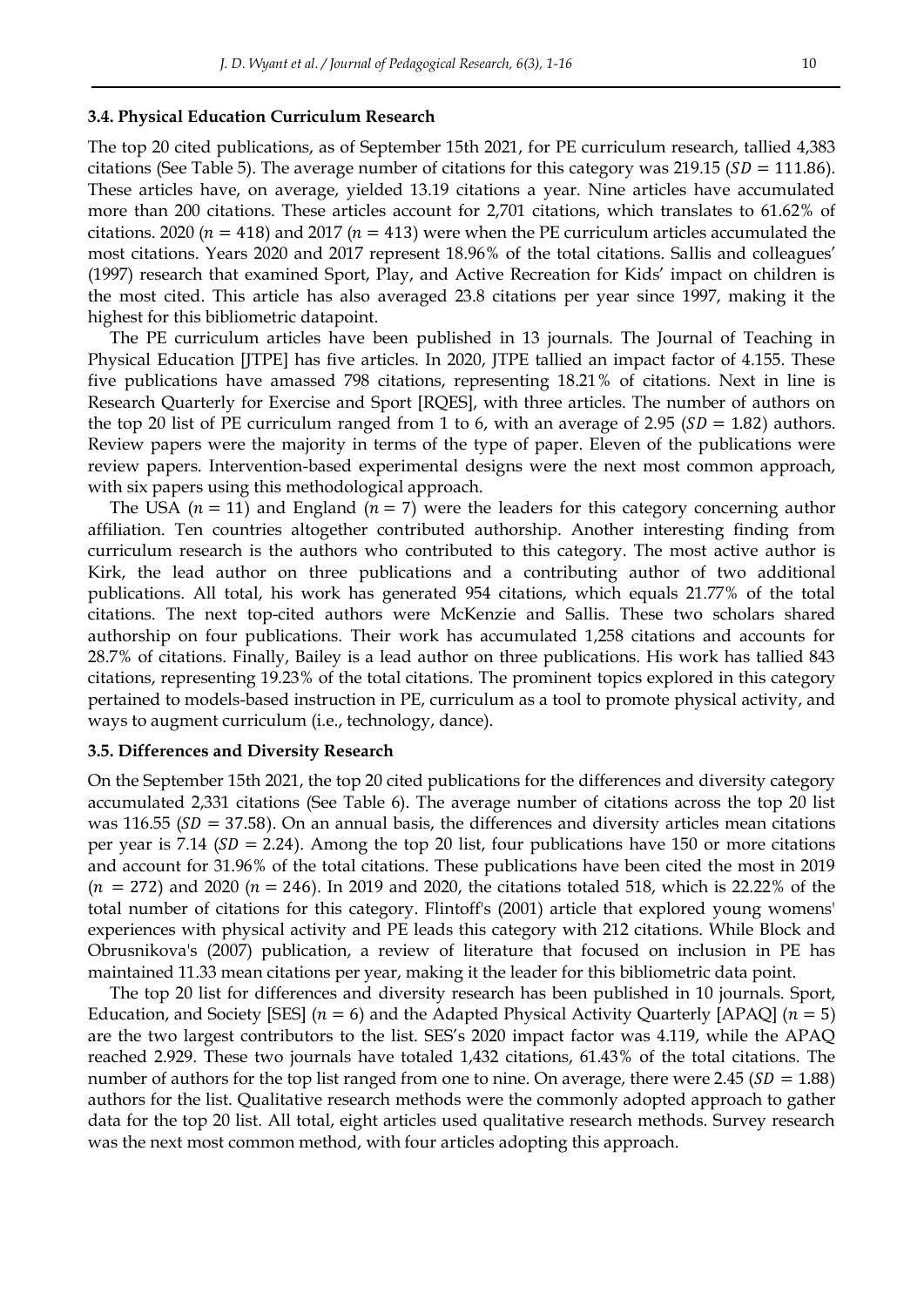| Table 5 | Top 20 list of physical education curriculum research |
|---------|-------------------------------------------------------|
| E       |                                                       |

| Mean Citations<br>per Year<br>10.36<br>23.38<br>13.48<br>18.64<br>10.05<br>14.64<br>$18.67$<br>$18.67$<br>21.77<br>8.79<br>7.83<br>9.06<br>4.96<br>4.68<br>23.8<br>9.17<br>10.4<br>5.65<br>7.87<br>22<br>Times<br>Cited<br>595<br>310<br>286<br>236<br>186<br>114<br>374<br>283<br>205<br>168<br>165<br>163<br>156<br>134<br>130<br>117<br>188<br>211<br>201<br>161<br>Bailey, R., Armour, K., Kirk, D., Jess, M., Pickup, I., Sandford, R., & Education, B. P. (2009). The educational benefits claimed for physical education and<br>on physical activity and fitness in elementary school students. Sports, Play and Active Recreation for Kids. American Journal of Public Health, 87(8), 1328-<br>Wallhead, T. L., & Ntoumanis, N. (2004). Effects of a sport education intervention on students' motivational responses in physical education. Journal of<br>McKenzie, T. L., Sallis, J. F., Kolody, B., & Faucette, F. N. (1997). Long-term effects of a physical education curriculum and staff development program:<br>Chow, J. Y., Davids, K., Button, C., Shuttleworth, R., Renshaw, I., & Aradjo, D. (2007). The role of nonlinear pedagogy in physical education. Review of<br>& Hovell, M. F. (1997). The effects of a 2-year physical education program (SPARK)<br>Kirk, D., & MacPhail, A. (2002). Teaching games for understanding and situated learning: Rethinking the Bunker-Thorpe model. Journal of Teaching in<br>McKenzie, T. L., Sallis, J. F., & Nader, P. R. (1992). SOFIT: System for observing fitness instruction time. Journal of Teaching in Physical Education, 11(2),<br>Turner, A. P., & Martinek, T. J. (1999). An investigation into teaching games for understanding: Effects on skill, knowledge, and game play. Research<br>z<br>Papastergiou, M. (2009). Exploring the potential of computer and video games for health and physical education: A literature review. Computers<br>Sallis, J. F., McKenzie, T. L., Kolody, B., Lewis, M., Marshall, S., & Rosengard, P. (1999). Effects of health-related physical education on academic<br>research on Sport Education: 2004 to the present. Physical Education and Sport<br>Haerens, L., Kirk, D., Cardon, G., & De Bourdeaudhuij, I. (2011). Toward the development of a pedagogical model for health-based physical<br>Staiano, A. E., & Calvert, S. L. (2011). Exergames for physical education courses: Physical, social, and cognitive benefits. Child Development<br>Oslin, J. L., Mitchell, S. A., & Griffin, L. L. (1998). The game performance assessment instrument (GPAI): Development and preliminary<br>Flores, R. (1995). Dance for health: improving fitness in African American and Hispanic adolescents. Public Health Reports, 110(2), 189.<br>Kirk, D. (2013). Educational value and models-based practice in physical education. Educational Philosophy and Theory, 45(9), 973-986.<br>Bailey, R. (2005). Evaluating the relationship between physical education, sport and social inclusion. Educational Review, 57(1), 71-90.<br>Bailey, R. (2006). Physical education and sport in schools: A review of benefits and outcomes. Journal of School Health, 76(8), 397-401.<br>Dyson, B., Griffin, L., L., & Hastie, P. (2004). Sport education, tactical games, and cooperative learning: Theoretical and pedagogical<br>Kirk, D., & Macdonald, D. (1998). Situated learning in physical education. Journal of Teaching in Physical education, 17(3), 376-387.<br>achievement: Project SPARK. Research Quarterly for Exercise and Sport, 70(2), 127-134<br>school sport: an academic review. Research Papers in Education, 24(1), 1-27.<br>Sallis, J. F., McKenzie, T. L., Alcaraz, J. E., Kolody, B., Faucette, N.,<br>Hastie, P. A., de Ojeda, D. M., & Luquin, A. C. (2011). A review of<br>validation. Journal of Teaching in Physical Education, 17(2), 231-243.<br>SPARK. Research Quarterly for Exercise and Sport, 68(4), 280-291.<br>Quarterly for Exercise and Sport, 70(3), 286-296.<br>Teaching in Physical Education, 23(1), 4-18.<br>considerations. Quest, 56(2), 226-240.<br>Educational Research, 77(3), 251-278.<br>Physical Education, 21(2), 177-192.<br>education. Quest, 63(3), 321-338.<br>Education, 53(3), 603-622.<br>Pedagogy, 16(2), 103-132.<br>Perspectives, 5(2), 93-98.<br>195-205<br>Article<br>Rank<br>17.<br>14.<br>20.<br>$\overline{1}$ .<br>15.<br>16.<br>19.<br>$\overline{10}$ .<br>18.<br><u>다</u><br>$\mathbf{r}$<br>$\mathfrak{L}$<br>$\sim$<br>4.<br>Ġ.<br>ξ.<br>o.<br>∞ | Table 5 | Top 20 list of physical education curriculum research |  |
|-------------------------------------------------------------------------------------------------------------------------------------------------------------------------------------------------------------------------------------------------------------------------------------------------------------------------------------------------------------------------------------------------------------------------------------------------------------------------------------------------------------------------------------------------------------------------------------------------------------------------------------------------------------------------------------------------------------------------------------------------------------------------------------------------------------------------------------------------------------------------------------------------------------------------------------------------------------------------------------------------------------------------------------------------------------------------------------------------------------------------------------------------------------------------------------------------------------------------------------------------------------------------------------------------------------------------------------------------------------------------------------------------------------------------------------------------------------------------------------------------------------------------------------------------------------------------------------------------------------------------------------------------------------------------------------------------------------------------------------------------------------------------------------------------------------------------------------------------------------------------------------------------------------------------------------------------------------------------------------------------------------------------------------------------------------------------------------------------------------------------------------------------------------------------------------------------------------------------------------------------------------------------------------------------------------------------------------------------------------------------------------------------------------------------------------------------------------------------------------------------------------------------------------------------------------------------------------------------------------------------------------------------------------------------------------------------------------------------------------------------------------------------------------------------------------------------------------------------------------------------------------------------------------------------------------------------------------------------------------------------------------------------------------------------------------------------------------------------------------------------------------------------------------------------------------------------------------------------------------------------------------------------------------------------------------------------------------------------------------------------------------------------------------------------------------------------------------------------------------------------------------------------------------------------------------------------------------------------------------------------------------------------------------------------------------------------------------------------------------------------------------------------------------------------------------------------------------------------------------------------------------------------------------------------------------------------------------------------------------------------------------------------------------------------------------------------------------------------------------------------------------------------------------------------------------------------------------------------------------------------------------------------------------------------------------------------------------------------------------------------------------------------------------------------------------------------------------------------------------------------------------------------------------|---------|-------------------------------------------------------|--|
|                                                                                                                                                                                                                                                                                                                                                                                                                                                                                                                                                                                                                                                                                                                                                                                                                                                                                                                                                                                                                                                                                                                                                                                                                                                                                                                                                                                                                                                                                                                                                                                                                                                                                                                                                                                                                                                                                                                                                                                                                                                                                                                                                                                                                                                                                                                                                                                                                                                                                                                                                                                                                                                                                                                                                                                                                                                                                                                                                                                                                                                                                                                                                                                                                                                                                                                                                                                                                                                                                                                                                                                                                                                                                                                                                                                                                                                                                                                                                                                                                                                                                                                                                                                                                                                                                                                                                                                                                                                                                                                                     |         |                                                       |  |
|                                                                                                                                                                                                                                                                                                                                                                                                                                                                                                                                                                                                                                                                                                                                                                                                                                                                                                                                                                                                                                                                                                                                                                                                                                                                                                                                                                                                                                                                                                                                                                                                                                                                                                                                                                                                                                                                                                                                                                                                                                                                                                                                                                                                                                                                                                                                                                                                                                                                                                                                                                                                                                                                                                                                                                                                                                                                                                                                                                                                                                                                                                                                                                                                                                                                                                                                                                                                                                                                                                                                                                                                                                                                                                                                                                                                                                                                                                                                                                                                                                                                                                                                                                                                                                                                                                                                                                                                                                                                                                                                     |         |                                                       |  |
|                                                                                                                                                                                                                                                                                                                                                                                                                                                                                                                                                                                                                                                                                                                                                                                                                                                                                                                                                                                                                                                                                                                                                                                                                                                                                                                                                                                                                                                                                                                                                                                                                                                                                                                                                                                                                                                                                                                                                                                                                                                                                                                                                                                                                                                                                                                                                                                                                                                                                                                                                                                                                                                                                                                                                                                                                                                                                                                                                                                                                                                                                                                                                                                                                                                                                                                                                                                                                                                                                                                                                                                                                                                                                                                                                                                                                                                                                                                                                                                                                                                                                                                                                                                                                                                                                                                                                                                                                                                                                                                                     |         |                                                       |  |
|                                                                                                                                                                                                                                                                                                                                                                                                                                                                                                                                                                                                                                                                                                                                                                                                                                                                                                                                                                                                                                                                                                                                                                                                                                                                                                                                                                                                                                                                                                                                                                                                                                                                                                                                                                                                                                                                                                                                                                                                                                                                                                                                                                                                                                                                                                                                                                                                                                                                                                                                                                                                                                                                                                                                                                                                                                                                                                                                                                                                                                                                                                                                                                                                                                                                                                                                                                                                                                                                                                                                                                                                                                                                                                                                                                                                                                                                                                                                                                                                                                                                                                                                                                                                                                                                                                                                                                                                                                                                                                                                     |         |                                                       |  |
|                                                                                                                                                                                                                                                                                                                                                                                                                                                                                                                                                                                                                                                                                                                                                                                                                                                                                                                                                                                                                                                                                                                                                                                                                                                                                                                                                                                                                                                                                                                                                                                                                                                                                                                                                                                                                                                                                                                                                                                                                                                                                                                                                                                                                                                                                                                                                                                                                                                                                                                                                                                                                                                                                                                                                                                                                                                                                                                                                                                                                                                                                                                                                                                                                                                                                                                                                                                                                                                                                                                                                                                                                                                                                                                                                                                                                                                                                                                                                                                                                                                                                                                                                                                                                                                                                                                                                                                                                                                                                                                                     |         |                                                       |  |
|                                                                                                                                                                                                                                                                                                                                                                                                                                                                                                                                                                                                                                                                                                                                                                                                                                                                                                                                                                                                                                                                                                                                                                                                                                                                                                                                                                                                                                                                                                                                                                                                                                                                                                                                                                                                                                                                                                                                                                                                                                                                                                                                                                                                                                                                                                                                                                                                                                                                                                                                                                                                                                                                                                                                                                                                                                                                                                                                                                                                                                                                                                                                                                                                                                                                                                                                                                                                                                                                                                                                                                                                                                                                                                                                                                                                                                                                                                                                                                                                                                                                                                                                                                                                                                                                                                                                                                                                                                                                                                                                     |         |                                                       |  |
|                                                                                                                                                                                                                                                                                                                                                                                                                                                                                                                                                                                                                                                                                                                                                                                                                                                                                                                                                                                                                                                                                                                                                                                                                                                                                                                                                                                                                                                                                                                                                                                                                                                                                                                                                                                                                                                                                                                                                                                                                                                                                                                                                                                                                                                                                                                                                                                                                                                                                                                                                                                                                                                                                                                                                                                                                                                                                                                                                                                                                                                                                                                                                                                                                                                                                                                                                                                                                                                                                                                                                                                                                                                                                                                                                                                                                                                                                                                                                                                                                                                                                                                                                                                                                                                                                                                                                                                                                                                                                                                                     |         |                                                       |  |
|                                                                                                                                                                                                                                                                                                                                                                                                                                                                                                                                                                                                                                                                                                                                                                                                                                                                                                                                                                                                                                                                                                                                                                                                                                                                                                                                                                                                                                                                                                                                                                                                                                                                                                                                                                                                                                                                                                                                                                                                                                                                                                                                                                                                                                                                                                                                                                                                                                                                                                                                                                                                                                                                                                                                                                                                                                                                                                                                                                                                                                                                                                                                                                                                                                                                                                                                                                                                                                                                                                                                                                                                                                                                                                                                                                                                                                                                                                                                                                                                                                                                                                                                                                                                                                                                                                                                                                                                                                                                                                                                     |         |                                                       |  |
|                                                                                                                                                                                                                                                                                                                                                                                                                                                                                                                                                                                                                                                                                                                                                                                                                                                                                                                                                                                                                                                                                                                                                                                                                                                                                                                                                                                                                                                                                                                                                                                                                                                                                                                                                                                                                                                                                                                                                                                                                                                                                                                                                                                                                                                                                                                                                                                                                                                                                                                                                                                                                                                                                                                                                                                                                                                                                                                                                                                                                                                                                                                                                                                                                                                                                                                                                                                                                                                                                                                                                                                                                                                                                                                                                                                                                                                                                                                                                                                                                                                                                                                                                                                                                                                                                                                                                                                                                                                                                                                                     |         |                                                       |  |
|                                                                                                                                                                                                                                                                                                                                                                                                                                                                                                                                                                                                                                                                                                                                                                                                                                                                                                                                                                                                                                                                                                                                                                                                                                                                                                                                                                                                                                                                                                                                                                                                                                                                                                                                                                                                                                                                                                                                                                                                                                                                                                                                                                                                                                                                                                                                                                                                                                                                                                                                                                                                                                                                                                                                                                                                                                                                                                                                                                                                                                                                                                                                                                                                                                                                                                                                                                                                                                                                                                                                                                                                                                                                                                                                                                                                                                                                                                                                                                                                                                                                                                                                                                                                                                                                                                                                                                                                                                                                                                                                     |         |                                                       |  |
|                                                                                                                                                                                                                                                                                                                                                                                                                                                                                                                                                                                                                                                                                                                                                                                                                                                                                                                                                                                                                                                                                                                                                                                                                                                                                                                                                                                                                                                                                                                                                                                                                                                                                                                                                                                                                                                                                                                                                                                                                                                                                                                                                                                                                                                                                                                                                                                                                                                                                                                                                                                                                                                                                                                                                                                                                                                                                                                                                                                                                                                                                                                                                                                                                                                                                                                                                                                                                                                                                                                                                                                                                                                                                                                                                                                                                                                                                                                                                                                                                                                                                                                                                                                                                                                                                                                                                                                                                                                                                                                                     |         |                                                       |  |
|                                                                                                                                                                                                                                                                                                                                                                                                                                                                                                                                                                                                                                                                                                                                                                                                                                                                                                                                                                                                                                                                                                                                                                                                                                                                                                                                                                                                                                                                                                                                                                                                                                                                                                                                                                                                                                                                                                                                                                                                                                                                                                                                                                                                                                                                                                                                                                                                                                                                                                                                                                                                                                                                                                                                                                                                                                                                                                                                                                                                                                                                                                                                                                                                                                                                                                                                                                                                                                                                                                                                                                                                                                                                                                                                                                                                                                                                                                                                                                                                                                                                                                                                                                                                                                                                                                                                                                                                                                                                                                                                     |         |                                                       |  |
|                                                                                                                                                                                                                                                                                                                                                                                                                                                                                                                                                                                                                                                                                                                                                                                                                                                                                                                                                                                                                                                                                                                                                                                                                                                                                                                                                                                                                                                                                                                                                                                                                                                                                                                                                                                                                                                                                                                                                                                                                                                                                                                                                                                                                                                                                                                                                                                                                                                                                                                                                                                                                                                                                                                                                                                                                                                                                                                                                                                                                                                                                                                                                                                                                                                                                                                                                                                                                                                                                                                                                                                                                                                                                                                                                                                                                                                                                                                                                                                                                                                                                                                                                                                                                                                                                                                                                                                                                                                                                                                                     |         |                                                       |  |
|                                                                                                                                                                                                                                                                                                                                                                                                                                                                                                                                                                                                                                                                                                                                                                                                                                                                                                                                                                                                                                                                                                                                                                                                                                                                                                                                                                                                                                                                                                                                                                                                                                                                                                                                                                                                                                                                                                                                                                                                                                                                                                                                                                                                                                                                                                                                                                                                                                                                                                                                                                                                                                                                                                                                                                                                                                                                                                                                                                                                                                                                                                                                                                                                                                                                                                                                                                                                                                                                                                                                                                                                                                                                                                                                                                                                                                                                                                                                                                                                                                                                                                                                                                                                                                                                                                                                                                                                                                                                                                                                     |         |                                                       |  |
|                                                                                                                                                                                                                                                                                                                                                                                                                                                                                                                                                                                                                                                                                                                                                                                                                                                                                                                                                                                                                                                                                                                                                                                                                                                                                                                                                                                                                                                                                                                                                                                                                                                                                                                                                                                                                                                                                                                                                                                                                                                                                                                                                                                                                                                                                                                                                                                                                                                                                                                                                                                                                                                                                                                                                                                                                                                                                                                                                                                                                                                                                                                                                                                                                                                                                                                                                                                                                                                                                                                                                                                                                                                                                                                                                                                                                                                                                                                                                                                                                                                                                                                                                                                                                                                                                                                                                                                                                                                                                                                                     |         |                                                       |  |
|                                                                                                                                                                                                                                                                                                                                                                                                                                                                                                                                                                                                                                                                                                                                                                                                                                                                                                                                                                                                                                                                                                                                                                                                                                                                                                                                                                                                                                                                                                                                                                                                                                                                                                                                                                                                                                                                                                                                                                                                                                                                                                                                                                                                                                                                                                                                                                                                                                                                                                                                                                                                                                                                                                                                                                                                                                                                                                                                                                                                                                                                                                                                                                                                                                                                                                                                                                                                                                                                                                                                                                                                                                                                                                                                                                                                                                                                                                                                                                                                                                                                                                                                                                                                                                                                                                                                                                                                                                                                                                                                     |         |                                                       |  |
|                                                                                                                                                                                                                                                                                                                                                                                                                                                                                                                                                                                                                                                                                                                                                                                                                                                                                                                                                                                                                                                                                                                                                                                                                                                                                                                                                                                                                                                                                                                                                                                                                                                                                                                                                                                                                                                                                                                                                                                                                                                                                                                                                                                                                                                                                                                                                                                                                                                                                                                                                                                                                                                                                                                                                                                                                                                                                                                                                                                                                                                                                                                                                                                                                                                                                                                                                                                                                                                                                                                                                                                                                                                                                                                                                                                                                                                                                                                                                                                                                                                                                                                                                                                                                                                                                                                                                                                                                                                                                                                                     |         |                                                       |  |
|                                                                                                                                                                                                                                                                                                                                                                                                                                                                                                                                                                                                                                                                                                                                                                                                                                                                                                                                                                                                                                                                                                                                                                                                                                                                                                                                                                                                                                                                                                                                                                                                                                                                                                                                                                                                                                                                                                                                                                                                                                                                                                                                                                                                                                                                                                                                                                                                                                                                                                                                                                                                                                                                                                                                                                                                                                                                                                                                                                                                                                                                                                                                                                                                                                                                                                                                                                                                                                                                                                                                                                                                                                                                                                                                                                                                                                                                                                                                                                                                                                                                                                                                                                                                                                                                                                                                                                                                                                                                                                                                     |         |                                                       |  |
|                                                                                                                                                                                                                                                                                                                                                                                                                                                                                                                                                                                                                                                                                                                                                                                                                                                                                                                                                                                                                                                                                                                                                                                                                                                                                                                                                                                                                                                                                                                                                                                                                                                                                                                                                                                                                                                                                                                                                                                                                                                                                                                                                                                                                                                                                                                                                                                                                                                                                                                                                                                                                                                                                                                                                                                                                                                                                                                                                                                                                                                                                                                                                                                                                                                                                                                                                                                                                                                                                                                                                                                                                                                                                                                                                                                                                                                                                                                                                                                                                                                                                                                                                                                                                                                                                                                                                                                                                                                                                                                                     |         |                                                       |  |
|                                                                                                                                                                                                                                                                                                                                                                                                                                                                                                                                                                                                                                                                                                                                                                                                                                                                                                                                                                                                                                                                                                                                                                                                                                                                                                                                                                                                                                                                                                                                                                                                                                                                                                                                                                                                                                                                                                                                                                                                                                                                                                                                                                                                                                                                                                                                                                                                                                                                                                                                                                                                                                                                                                                                                                                                                                                                                                                                                                                                                                                                                                                                                                                                                                                                                                                                                                                                                                                                                                                                                                                                                                                                                                                                                                                                                                                                                                                                                                                                                                                                                                                                                                                                                                                                                                                                                                                                                                                                                                                                     |         |                                                       |  |
|                                                                                                                                                                                                                                                                                                                                                                                                                                                                                                                                                                                                                                                                                                                                                                                                                                                                                                                                                                                                                                                                                                                                                                                                                                                                                                                                                                                                                                                                                                                                                                                                                                                                                                                                                                                                                                                                                                                                                                                                                                                                                                                                                                                                                                                                                                                                                                                                                                                                                                                                                                                                                                                                                                                                                                                                                                                                                                                                                                                                                                                                                                                                                                                                                                                                                                                                                                                                                                                                                                                                                                                                                                                                                                                                                                                                                                                                                                                                                                                                                                                                                                                                                                                                                                                                                                                                                                                                                                                                                                                                     |         |                                                       |  |
|                                                                                                                                                                                                                                                                                                                                                                                                                                                                                                                                                                                                                                                                                                                                                                                                                                                                                                                                                                                                                                                                                                                                                                                                                                                                                                                                                                                                                                                                                                                                                                                                                                                                                                                                                                                                                                                                                                                                                                                                                                                                                                                                                                                                                                                                                                                                                                                                                                                                                                                                                                                                                                                                                                                                                                                                                                                                                                                                                                                                                                                                                                                                                                                                                                                                                                                                                                                                                                                                                                                                                                                                                                                                                                                                                                                                                                                                                                                                                                                                                                                                                                                                                                                                                                                                                                                                                                                                                                                                                                                                     |         |                                                       |  |
|                                                                                                                                                                                                                                                                                                                                                                                                                                                                                                                                                                                                                                                                                                                                                                                                                                                                                                                                                                                                                                                                                                                                                                                                                                                                                                                                                                                                                                                                                                                                                                                                                                                                                                                                                                                                                                                                                                                                                                                                                                                                                                                                                                                                                                                                                                                                                                                                                                                                                                                                                                                                                                                                                                                                                                                                                                                                                                                                                                                                                                                                                                                                                                                                                                                                                                                                                                                                                                                                                                                                                                                                                                                                                                                                                                                                                                                                                                                                                                                                                                                                                                                                                                                                                                                                                                                                                                                                                                                                                                                                     |         |                                                       |  |
|                                                                                                                                                                                                                                                                                                                                                                                                                                                                                                                                                                                                                                                                                                                                                                                                                                                                                                                                                                                                                                                                                                                                                                                                                                                                                                                                                                                                                                                                                                                                                                                                                                                                                                                                                                                                                                                                                                                                                                                                                                                                                                                                                                                                                                                                                                                                                                                                                                                                                                                                                                                                                                                                                                                                                                                                                                                                                                                                                                                                                                                                                                                                                                                                                                                                                                                                                                                                                                                                                                                                                                                                                                                                                                                                                                                                                                                                                                                                                                                                                                                                                                                                                                                                                                                                                                                                                                                                                                                                                                                                     |         |                                                       |  |
|                                                                                                                                                                                                                                                                                                                                                                                                                                                                                                                                                                                                                                                                                                                                                                                                                                                                                                                                                                                                                                                                                                                                                                                                                                                                                                                                                                                                                                                                                                                                                                                                                                                                                                                                                                                                                                                                                                                                                                                                                                                                                                                                                                                                                                                                                                                                                                                                                                                                                                                                                                                                                                                                                                                                                                                                                                                                                                                                                                                                                                                                                                                                                                                                                                                                                                                                                                                                                                                                                                                                                                                                                                                                                                                                                                                                                                                                                                                                                                                                                                                                                                                                                                                                                                                                                                                                                                                                                                                                                                                                     |         |                                                       |  |
|                                                                                                                                                                                                                                                                                                                                                                                                                                                                                                                                                                                                                                                                                                                                                                                                                                                                                                                                                                                                                                                                                                                                                                                                                                                                                                                                                                                                                                                                                                                                                                                                                                                                                                                                                                                                                                                                                                                                                                                                                                                                                                                                                                                                                                                                                                                                                                                                                                                                                                                                                                                                                                                                                                                                                                                                                                                                                                                                                                                                                                                                                                                                                                                                                                                                                                                                                                                                                                                                                                                                                                                                                                                                                                                                                                                                                                                                                                                                                                                                                                                                                                                                                                                                                                                                                                                                                                                                                                                                                                                                     |         |                                                       |  |
|                                                                                                                                                                                                                                                                                                                                                                                                                                                                                                                                                                                                                                                                                                                                                                                                                                                                                                                                                                                                                                                                                                                                                                                                                                                                                                                                                                                                                                                                                                                                                                                                                                                                                                                                                                                                                                                                                                                                                                                                                                                                                                                                                                                                                                                                                                                                                                                                                                                                                                                                                                                                                                                                                                                                                                                                                                                                                                                                                                                                                                                                                                                                                                                                                                                                                                                                                                                                                                                                                                                                                                                                                                                                                                                                                                                                                                                                                                                                                                                                                                                                                                                                                                                                                                                                                                                                                                                                                                                                                                                                     |         |                                                       |  |
|                                                                                                                                                                                                                                                                                                                                                                                                                                                                                                                                                                                                                                                                                                                                                                                                                                                                                                                                                                                                                                                                                                                                                                                                                                                                                                                                                                                                                                                                                                                                                                                                                                                                                                                                                                                                                                                                                                                                                                                                                                                                                                                                                                                                                                                                                                                                                                                                                                                                                                                                                                                                                                                                                                                                                                                                                                                                                                                                                                                                                                                                                                                                                                                                                                                                                                                                                                                                                                                                                                                                                                                                                                                                                                                                                                                                                                                                                                                                                                                                                                                                                                                                                                                                                                                                                                                                                                                                                                                                                                                                     |         |                                                       |  |
|                                                                                                                                                                                                                                                                                                                                                                                                                                                                                                                                                                                                                                                                                                                                                                                                                                                                                                                                                                                                                                                                                                                                                                                                                                                                                                                                                                                                                                                                                                                                                                                                                                                                                                                                                                                                                                                                                                                                                                                                                                                                                                                                                                                                                                                                                                                                                                                                                                                                                                                                                                                                                                                                                                                                                                                                                                                                                                                                                                                                                                                                                                                                                                                                                                                                                                                                                                                                                                                                                                                                                                                                                                                                                                                                                                                                                                                                                                                                                                                                                                                                                                                                                                                                                                                                                                                                                                                                                                                                                                                                     |         |                                                       |  |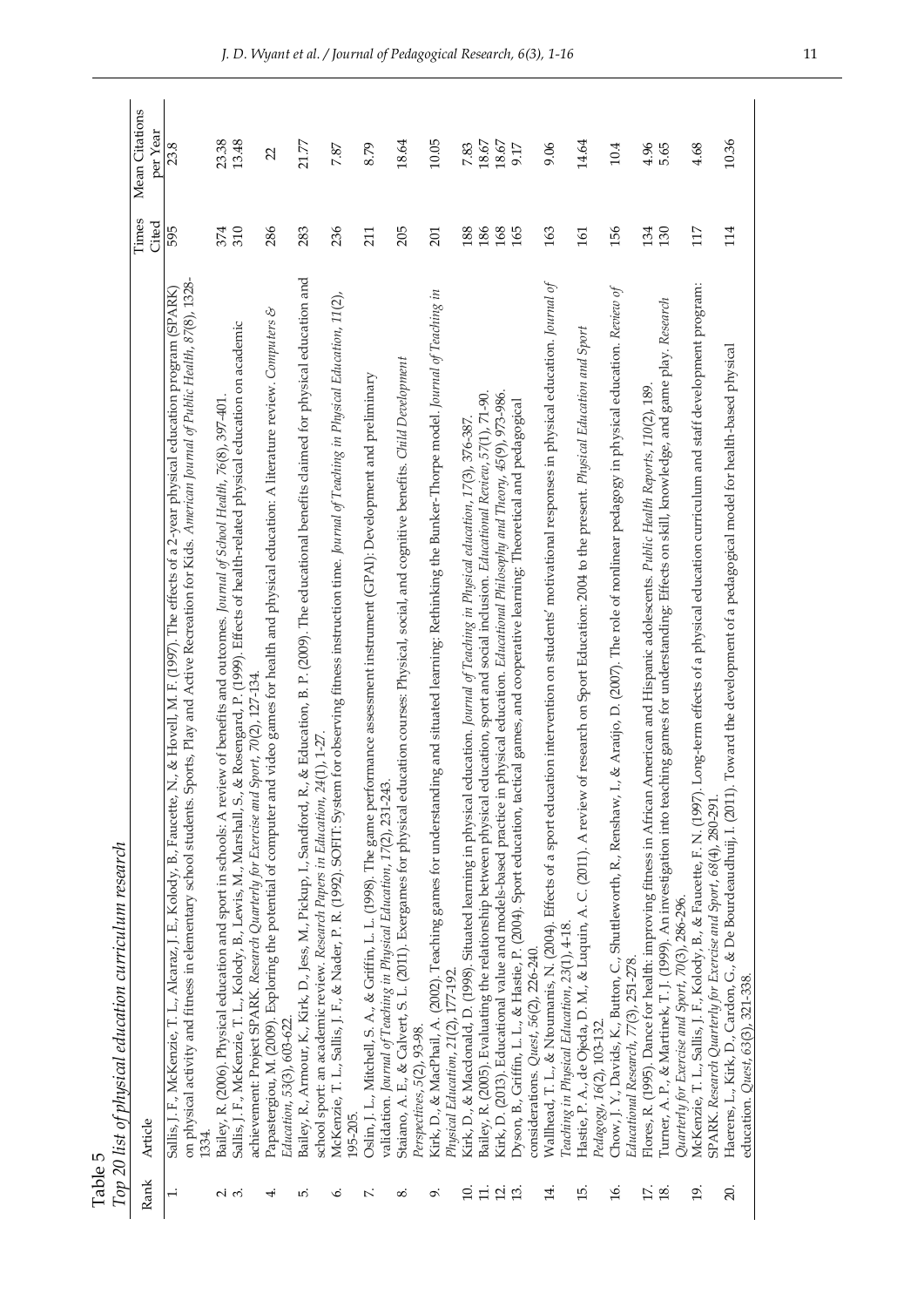|            | differences and diversity research |
|------------|------------------------------------|
| $l$ able ( | Top 20 list of d                   |

|                   | Top 20 list of differences and diversity research                                                                                                                                                                                                                                                          |                 |                            |
|-------------------|------------------------------------------------------------------------------------------------------------------------------------------------------------------------------------------------------------------------------------------------------------------------------------------------------------|-----------------|----------------------------|
| Rank              | Article                                                                                                                                                                                                                                                                                                    | l'imes<br>Cited | Mean Citations<br>per Year |
| $\ddot{ }$        | Flintoff, A., & Scraton, S. (2001). Stepping into active leisure? Young women's perceptions of active lifestyles and their experiences of school physical                                                                                                                                                  | 212             | 10.1                       |
|                   | education. Sport, Education and Society, 6(1), 5-21.                                                                                                                                                                                                                                                       |                 |                            |
| റി ന്             | Ennis, C. D. (1999). Creating a culturally relevant curriculum for disengaged girls. Sport, Education and Society, 4(1), 31-49.                                                                                                                                                                            | 198             | 8.61                       |
|                   | Block, M. E., & Obrusnikova, I. (2007). Inclusion in physical education: A review of the literature from 1995-2005. Adapted Physical Activity                                                                                                                                                              | 170             | 11.33                      |
|                   | Quarterly, 24(2), 103-124.                                                                                                                                                                                                                                                                                 |                 |                            |
| 4                 | Goodwin, D. L., & Watkinson, E. J. (2000). Inclusive physical education from the perspective of students with physical disabilities. Adapted Physical                                                                                                                                                      | 165             | 7.5                        |
|                   | Activity Quarterly, 17(2), 144-160.                                                                                                                                                                                                                                                                        |                 |                            |
| ட்                | physical education: The intersection of gender/race/social class. Sport, Education and<br>Azzarito, L., & Solomon, M. A. (2005). A reconceptualization of<br>Society, 10(1), 25-47.                                                                                                                        | 121             | 7.12                       |
|                   |                                                                                                                                                                                                                                                                                                            |                 |                            |
| ی                 | Cairney, J., Kwan, M. Y., Velduizen, S., Hay, J., Bray, S. R., & Faught, B. E. (2012). Gender, perceived competence and the enjoyment of physical<br>Journal of Behavioral Nutrition and Physical Activity, 9(1), 1-8.<br>education in children: A longitudinal examination. International                 | 107             | 10.7                       |
| Γ.                | Negotiating a physical education curriculum with teenage girls. European Physical<br>Enright, E., & O'Sullivan, M. (2010). 'Can I do it in my pyjamas?'<br>Education Review, 16(3), 203-222.                                                                                                               | 107             | 8.92                       |
|                   |                                                                                                                                                                                                                                                                                                            |                 |                            |
| ∞ं                | tus and the social construction of gender: towards a gender-relevant physical<br>Gorely, T., Holroyd, R., & Kirk, D. (2003). Muscularity, the habit<br>education. British Journal of Sociology of Education, 24(4), 429-448.                                                                               | 104             | 547                        |
|                   |                                                                                                                                                                                                                                                                                                            |                 |                            |
| ö                 | Luke, M. D., & Sinclair, G. D. (1991). Gender differences in adolescents' attitudes toward school physical education. Journal of Teaching in Physical<br>Education, 11(1), 31-46.                                                                                                                          | 104             | 3.35                       |
|                   |                                                                                                                                                                                                                                                                                                            | 103             |                            |
| $\overline{10}$ . | Taylor, I. M., & Lonsdale, C. (2010). Cultural differences in the relationships among autonomy support, psychological need satisfaction, subjective<br>vitality, and effort in British and Chinese physical education. Journal of Sport and Exercise Psychology, 32(5), 655-673.                           |                 | 8.58                       |
| $\Xi$ .           | Klomsten, A. T., Marsh, H. W., & Skaalvik, E. M. (2005). Adolescents' perceptions of masculine and feminine values in sport and physical education: A                                                                                                                                                      | 101             | 5.94                       |
|                   | study of gender differences. Sex Roles, 52(9), 625-636.                                                                                                                                                                                                                                                    |                 |                            |
| Ξ.                | and physical education. Sport, Education and Society, 9(2), 223-237.<br>Garrett, R. (2004). Negotiating a physical identity: Girls, bodies                                                                                                                                                                 | 97              | 5.39                       |
| 13.               | Hunter, L. (2004). Bourdieu and the social space of the PE class: Reproduction of doxa through practice. Sport, Education and Society, 9(2), 175-192.                                                                                                                                                      | 96              |                            |
| 14.               | Spencer-Cavaliere, N., & Watkinson, E. J. (2010). Inclusion understood from the perspectives of children with disability. Adapted Physical Activity                                                                                                                                                        | 54              | 5.33<br>7.83               |
|                   | Quarterly, 27(4), 275-293.                                                                                                                                                                                                                                                                                 |                 |                            |
| 15.               | attitudes toward peers with severe disabilities: Revisiting contact theory. Adapted<br>Slininger, D., Sherrill, C., & Jankowski, C. M. (2000). Children's                                                                                                                                                  | 94              | 4.27                       |
|                   | Physical Activity Quarterly, 17(2), 176-196.                                                                                                                                                                                                                                                               |                 |                            |
| 16.               | education: A framework for thinking about the issue. Sport, Education and Society, 13(2),<br>Connell, R. (2008). Masculinity construction and sports in boys'<br>131-145.                                                                                                                                  | 93              | 6.64                       |
| $\overline{17}$   |                                                                                                                                                                                                                                                                                                            | 92              |                            |
|                   | Qi, J., & Ha, A. S. (2012). Inclusion in physical education: A review of literature. International Journal of Disability, Development and Education, 59(3), 257-                                                                                                                                           |                 | 9.2                        |
| 18.               | Place, K., & Hodge, S. R. (2001). Social inclusion of students with physical disabilities in general physical education: A behavioral analysis. Adapted                                                                                                                                                    | 92              | 4.38                       |
| 19.               | Physical Activity Quarterly, 18(4), 389-404.                                                                                                                                                                                                                                                               | 21              |                            |
|                   | Barr-Anderson, D. J., Neumark-Sztainer, D., Lytle, L., Schmitz, K. H., Ward, D. S., Conway, T. L., Pratt, C., Baggett, C. D., & Pate, R. R. (2008). But I like                                                                                                                                             |                 | 6.5                        |
| 20.               | a choice, I would" A feminist poststructuralist perspective on girls in physical<br>PE: Factors associated with enjoyment of physical education class in middle school girls. Research Quarterly for exercise and Sport, 79(1), 18-27<br>Azzarito, L., Solmon, M. A., & Harrison Jr, L. (2006). " If I had | $\infty$        | 5.63                       |
|                   | education. Research Quarterly for exercise and Sport, 77(2), 222-239                                                                                                                                                                                                                                       |                 |                            |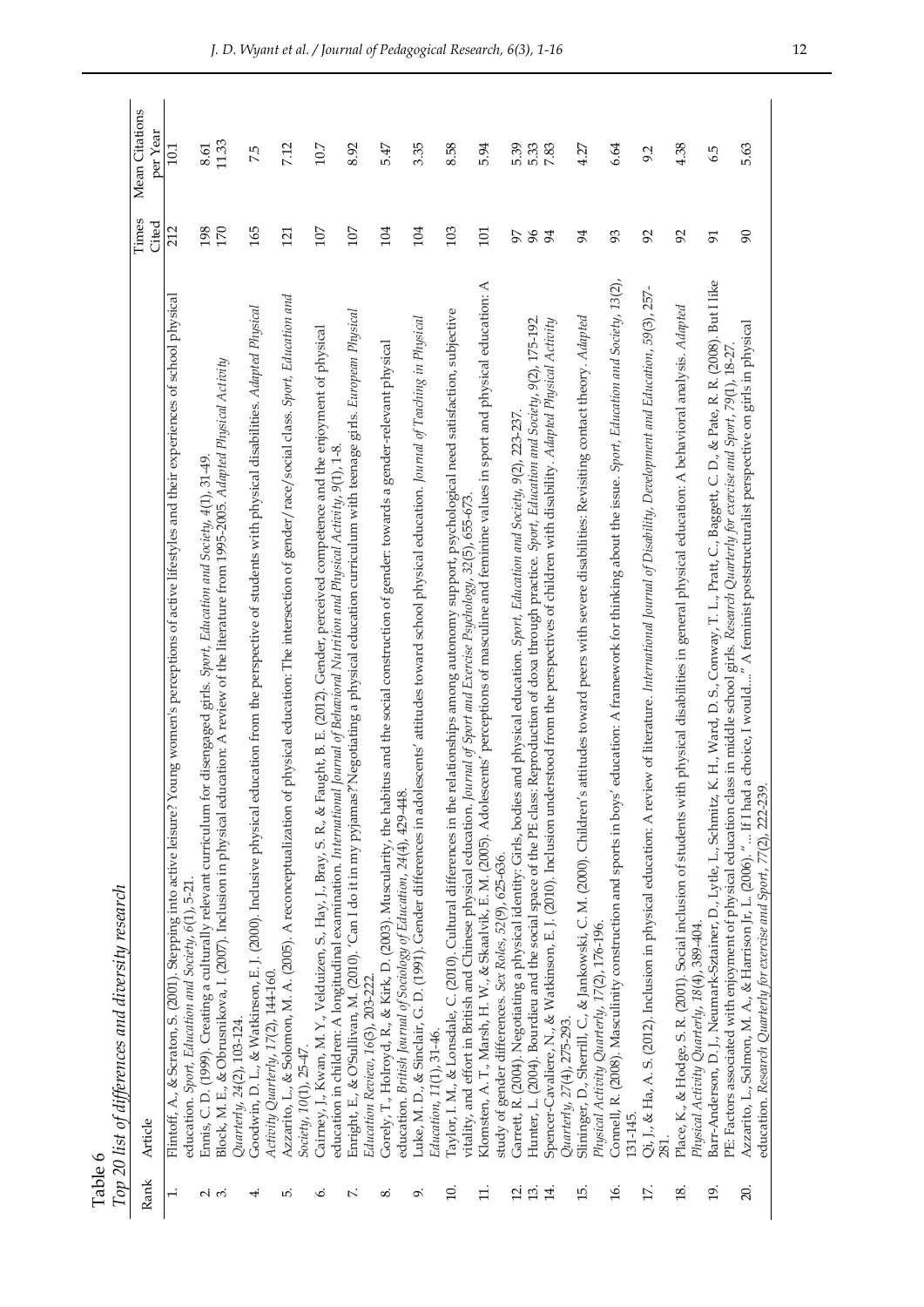Authors of this top 20 list were from seven countries. Four countries were responsible for a large proportion of research: USA ( $n = 7$ ), Australia ( $n = 5$ ), Canada ( $n = 4$ ), and England ( $n = 4$ ). Concerning contributions, Azzarito was the lead author of two publications. In one publication, she explored gender and students' perceptions toward PE. Watkinson was a contributing author to two publications that focused on the role of inclusion in PE. The topical focus for the top list featured authors who have explored inclusion, and more broadly, the intersectionality of gender, culture, physical activity, sport, and PE.

# **4. Discussion**

With this BA, the authors have presented lists of the top 20 cited articles related to categories from the HPE (Kirk et al., 2006). The resulting analysis provides insights into the research that involved PE and highlights trends in the knowledge base at large.

A central takeaway from this BA is that interest in PE research is increasing; thus, supporting what other scholars have found (Marttinen et al., 2017). Across the top 20 lists, the articles have accumulated 25,617 citations. In support of the notion of increasing interest and growth, consider that across four of the top 20 lists, years 2019 and 2020 represented the time when these publications tallied the most citations, with the exception being cross-disciplinary research. Moreover, between 2016-2020 all the articles in this BA generated 7,032 citations, translating to 27.45% of the total citations. See Figure 1 for a visual breakdown on the citation trends across the top 20 lists.

The articles across the top 20 lists were published in 48 journals. Of particular interest are the journals that accounted for the most publications in each of the respective categories. These leading journals (e.g., AJPM, Quest, JTPE) all had an impact factor over in 2020. In fact, across all the top 20 lists, there were journals with an impact factor of over 4. Consider that in 2018-2019 over 70% of the approximate 13,000 journals had an impact factor under 1 (Joannah, 2021). It can be gleaned from this finding that researchers who have examined issues about PE are disseminating their work in quality, peer-reviewed journals. Results of this BA have produced a guidepost for members of the field to look to when searching for PE research articles.



Figure 1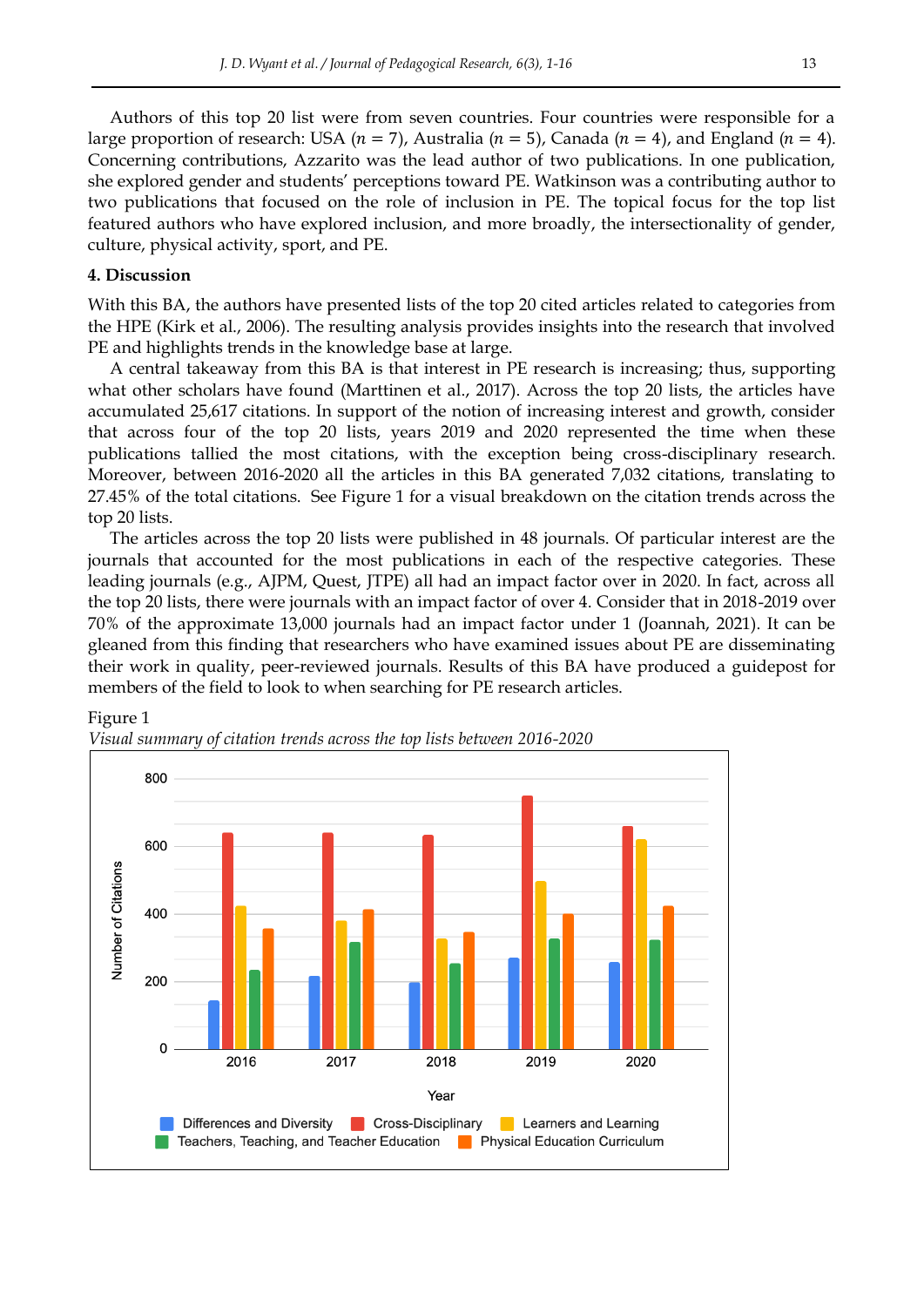Within the HPE categories, authors explored a range of topics. Among the top cited works, a typical backdrop for the work centered on public health matters (i.e., PE as a tool to promote PA). The cross-disciplinary category explicitly highlights this trend. Cross-disciplinary publications accounted for 41.48% of the top 20 lists' total citations. Focus on public health was also evident in the PE curriculum category with the work of Sallis and McKenzie (1991). The alignment with public health indicates that scholars have catalyzed the idea that school-based PE is a context that can play a role in promoting PA and combatting the ill effects of sedentary behavior and obesity. It also reflects those researchers who have responded to calls for action in promoting PE's role in supporting the public health agenda (Sallis & McKenzie, 1991). Another topic of prominence was that of motivation. Ntoumanis and Standage's scholarship are reflective of this focus. Examining the role of motivation in the teaching-learning environment is a popular topic, evidenced by the number of citations that publications have generated. Factors influencing the teaching-learning environment also explored the intersectionality of gender, culture, sport, society, and PE. Focus on this topic was prominent in the Diversity and Differences category. Flintoff, Azzarito, and Ennis are scholars whose work well represents this research focus. Collectively, these topics and influential scholars have made valuable contributions to an emerging knowledge base that underpins PE.

The BA also yielded insights into the methodological approaches that scholars assumed to examine topics relating to PE. An interesting finding from this analysis is a diversity of methods (e.g., experimental, reviews, surveys, qualitative) that scholars have used to explore PE topics. There also appears to be a clear emphasis on specific methodologies with respective categories. Review papers were seen across different categories. Experimental designs were most common in cross-disciplinary and the teacher, teaching, and teacher education categories. Questionnaires were most publications for the learners and learning category. We believe it warrants investigation to understand further the different methodological approaches used to explore specific topics relating to PE.

Our analysis revealed that, on average, each publication across the top 20 lists had 3.38 authors, which underlines the importance of partnership in studying topics relating to PE. Closely related to this finding is that authors who resided in the USA and England comprised a significant proportion of the authorship at the time of publication. Furthermore, the USA or England were the leaders of each category in terms of representation. See Figure 2 for an illustrative depiction of the countries for all authors across all every top 20 list. The finding warrants further investigation. We believe it could be worthwhile to examine PE research and common topics of interest at the country and even the regional levels. In addition, it could be fruitful to understand what issues scholars are focusing on in different regions of the world.

#### **5. Limitations**

This BA has some limitations. The first limitation related to only focusing on the WoS database. The decision to focus exclusively on WoS was grounded by it being the most used tool to conduct bibliometric analyses (Leng et al., 2013). Another limitation pertains to the bibliometric approach itself. Citations can be influenced by the location of the authors, language used, and self-citations. While imperfect, given the focus of this research project was on creating the top 20 lists of publications involving PE and citation frequency is a logical factor in isolating that help identify influential research. Another limitation is the date of publication. The length of time a publication has been in press will increase the opportunity to get cited. To help counter this limitation, the mean citation per year data point can help control for the publication's date.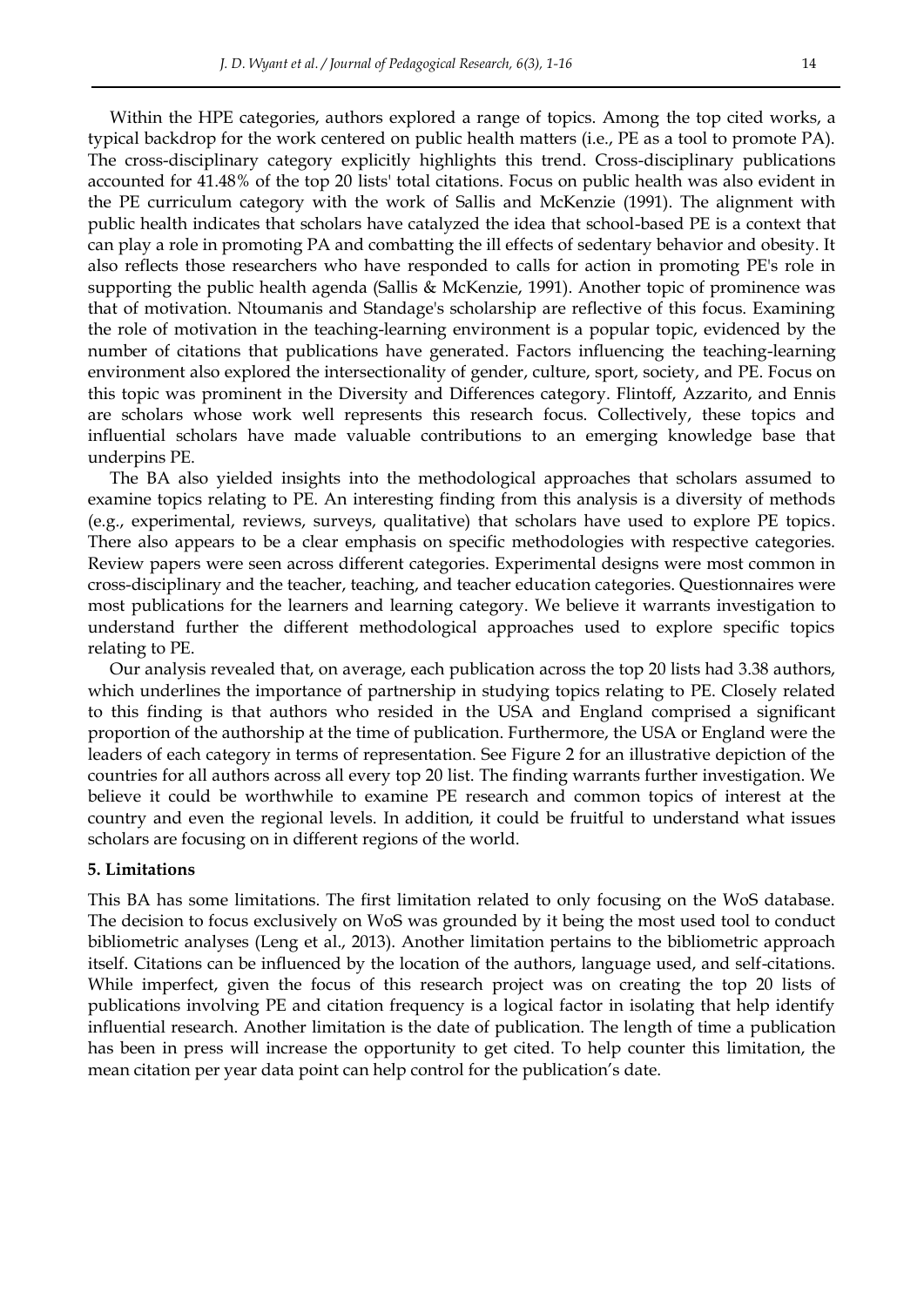Figure 2 *Geographic location of authors across the Top 20 lists*



# **6. Conclusion**

The current study presents a broad BA of publications involving PE. In creating top 20 lists that coincide with the HPE, consumers of PE scholarship have a concise means whereby to look to influential PE research and researchers. In today's environment, catering to the consumption preferences of consumers served as a guide to this study, and the resulting rank-ordered top 20 lists of publications provides a degree of material relevance for the field. Consumers of PE research can use these top 20 lists to identify top-cited articles quickly. Importantly, as research activity grows, members of the field must work to remain current with the knowledge base. Remaining abreast the knowledge base is further magnified with the currently education policy climate that governs US education (ESSA, 2015). The introduction of the ESSA now places a responsibility on all members of the field of PE to stay current with the knowledge base. There is now share expectation to use research and theoretically informed practices within PE. With this BA paper and the series of top 20 lists, represents one tool that members of the field can leverage to efficiently access relevant literature. The use of the BA provides researchers with an additional tool to navigate and make sense of a burgeoning knowledge base of PE research.

**Author contributions:** All authors have sufficiently contributed to the study, and agreed with the results and conclusions.

**Funding:** No funding source is reported for this study.

**Declaration of interest:** No conflict of interest is declared by authors.

#### **References**

Calabuig-Moreno, F., González-Serrano, M. H., Fombona, J., & García-Tascón, M. (2020). The emergence of technology in physical education: A general bibliometric analysis with a focus on virtual and augmented reality. *Sustainability*, *12*(7), 2728.<https://doi.org/10.3390/su12072728>